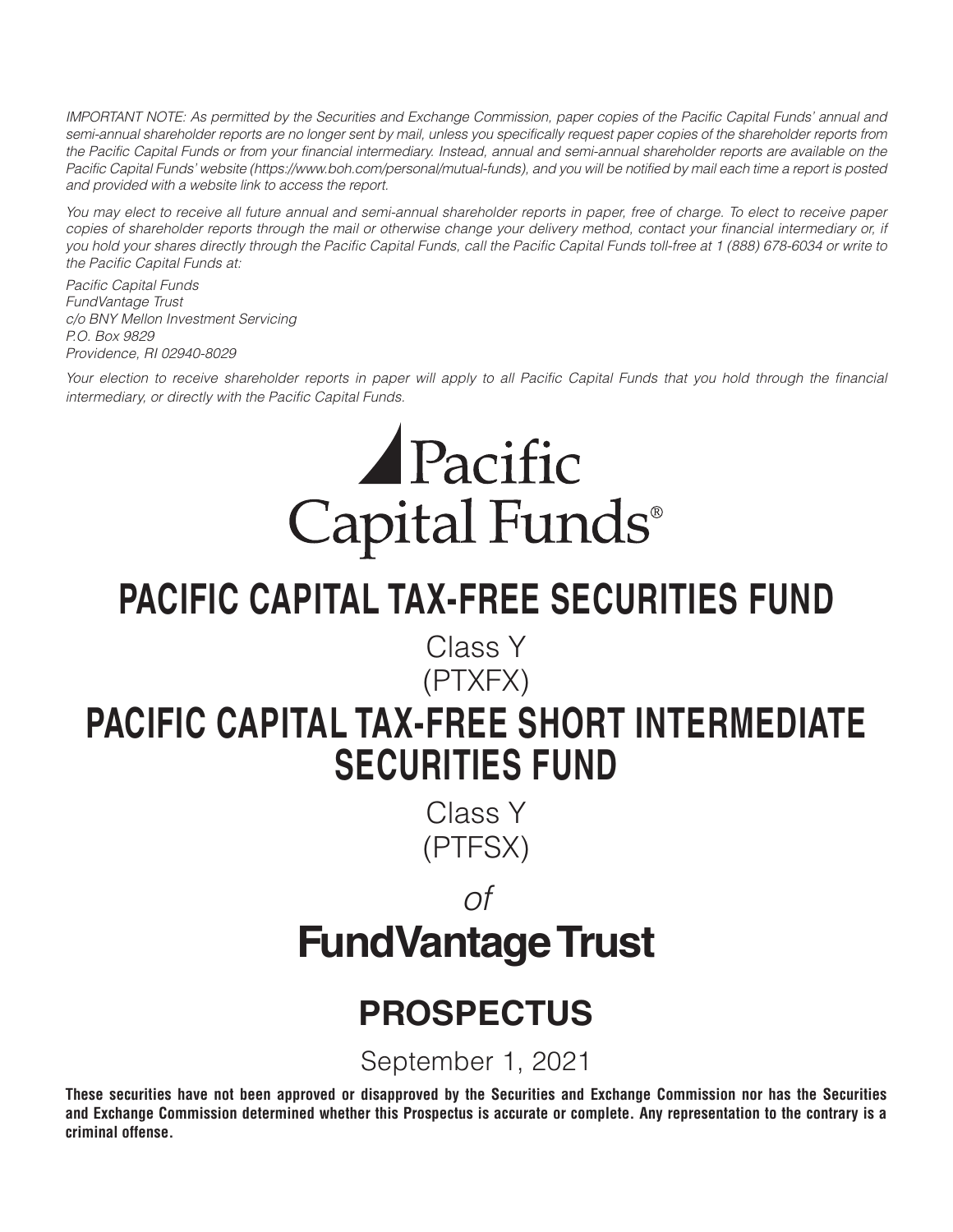## **TABLE OF CONTENTS**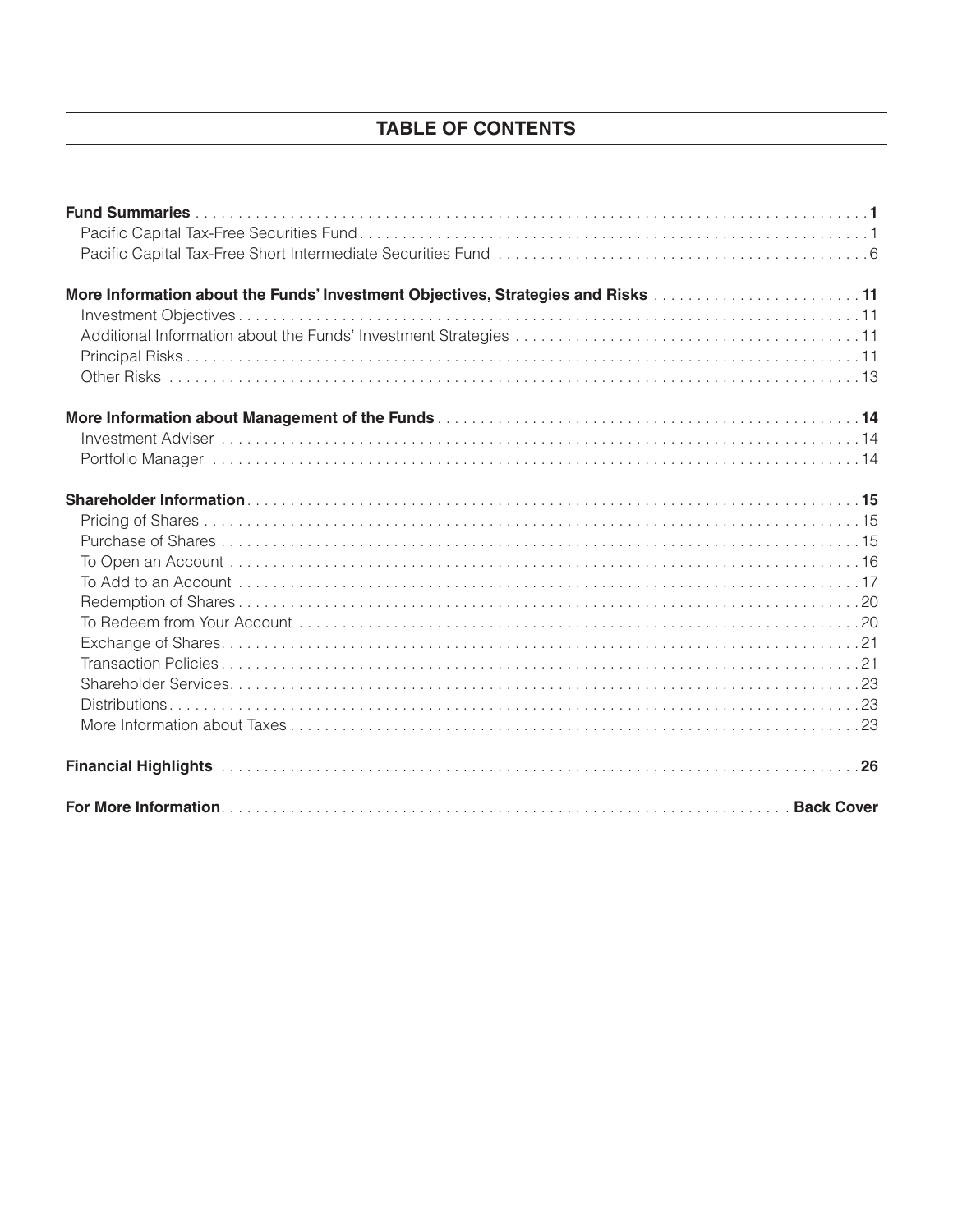## **FUND SUMMARIES**

## **PACIFIC CAPITAL TAX-FREE SECURITIES FUND**

## **Investment Objective**

The Pacific Capital Tax-Free Securities Fund (the "Tax-Free Securities Fund" or the "Fund") seeks high current income that is exempt from federal and Hawaii income tax.

## **Fees and Expenses**

This table describes the fees and expenses that you may pay if you buy and hold Class Y shares of the Fund.

## Annual Fund Operating Expenses (expenses that you pay each year as a percentage of the value of your investment):

|                                                                                                                                                                                                                                      | <b>Class Y</b> |
|--------------------------------------------------------------------------------------------------------------------------------------------------------------------------------------------------------------------------------------|----------------|
|                                                                                                                                                                                                                                      | $0.20\%$       |
|                                                                                                                                                                                                                                      | <b>None</b>    |
|                                                                                                                                                                                                                                      |                |
|                                                                                                                                                                                                                                      | 0.31%          |
|                                                                                                                                                                                                                                      | $(0.20)\%$     |
| <b>Total Annual Fund Operating Expenses After Fee Waiver1 Intermal Construction Construction Construction Constraining Total Annual Construction Construction Construction Construction Construction Construction Construction C</b> | 0.11%          |

 $\mathbf{1}$ The Asset Management Group of Bank of Hawaii (the "Adviser") has agreed to waive its advisory fee (the "Waiver"). The Waiver will remain in effect until August 31, 2023. The Waiver may not be terminated at any time prior to that date without the consent of the Board of Trustees of FundVantage Trust (the "Trust").

## **Example**

This Example is intended to help you compare the cost of investing in the Fund with the cost of investing in other mutual funds. The Example assumes that you invest \$10,000 in the Fund for the time periods indicated and then redeem all of your shares at the end of those periods. The Example also assumes that your investment has a 5% return each year and that the Fund's operating expenses remain the same (reflecting any contractual fee waivers). Although your actual costs may be higher or lower, based on these assumptions your costs would be:

|       | Year             | ----                               |      |
|-------|------------------|------------------------------------|------|
| Class | $\mathbf \Phi$ . | m.<br>$T_{\Delta A}$<br>U).<br>- 7 | \$37 |

## **Portfolio Turnover**

The Fund pays transaction costs, such as commissions, when it buys and sells securities (or "turns over" its portfolio). A higher portfolio turnover rate may indicate higher transaction costs and may result in higher taxes when Fund shares are held in a taxable account. These costs, which are not reflected in Total Annual Fund Operating Expenses or in the Example, affect the Fund's performance. During the fiscal year ended April 30, 2021, the portfolio turnover rate of the Fund was 9% of the average value of its portfolio.

## **Summary of Principal Investment Strategies**

The Fund normally invests at least 80% of its net assets (plus borrowings for investment purposes) in investment grade municipal obligations — debt securities that pay interest which, in the opinion of counsel to the issuer, is exempt from both federal income tax and the federal alternative minimum tax. This is a non-fundamental investment policy that may be changed by the Fund upon 60 days' prior notice to shareholders. The Fund generally only acquires municipal obligations that are rated "investment grade" at the time of purchase, which means they are rated in one of the top four categories by a nationally recognized statistical rating organization, or unrated obligations that the Adviser determines are of comparable quality. The Fund normally invests not less than 50% of its net assets in Hawaii municipal obligations — debt securities issued by or on behalf of the State of Hawaii and its political subdivisions, agencies and instrumentalities that pay interest which is exempt from Hawaii income tax as well as federal income tax. However,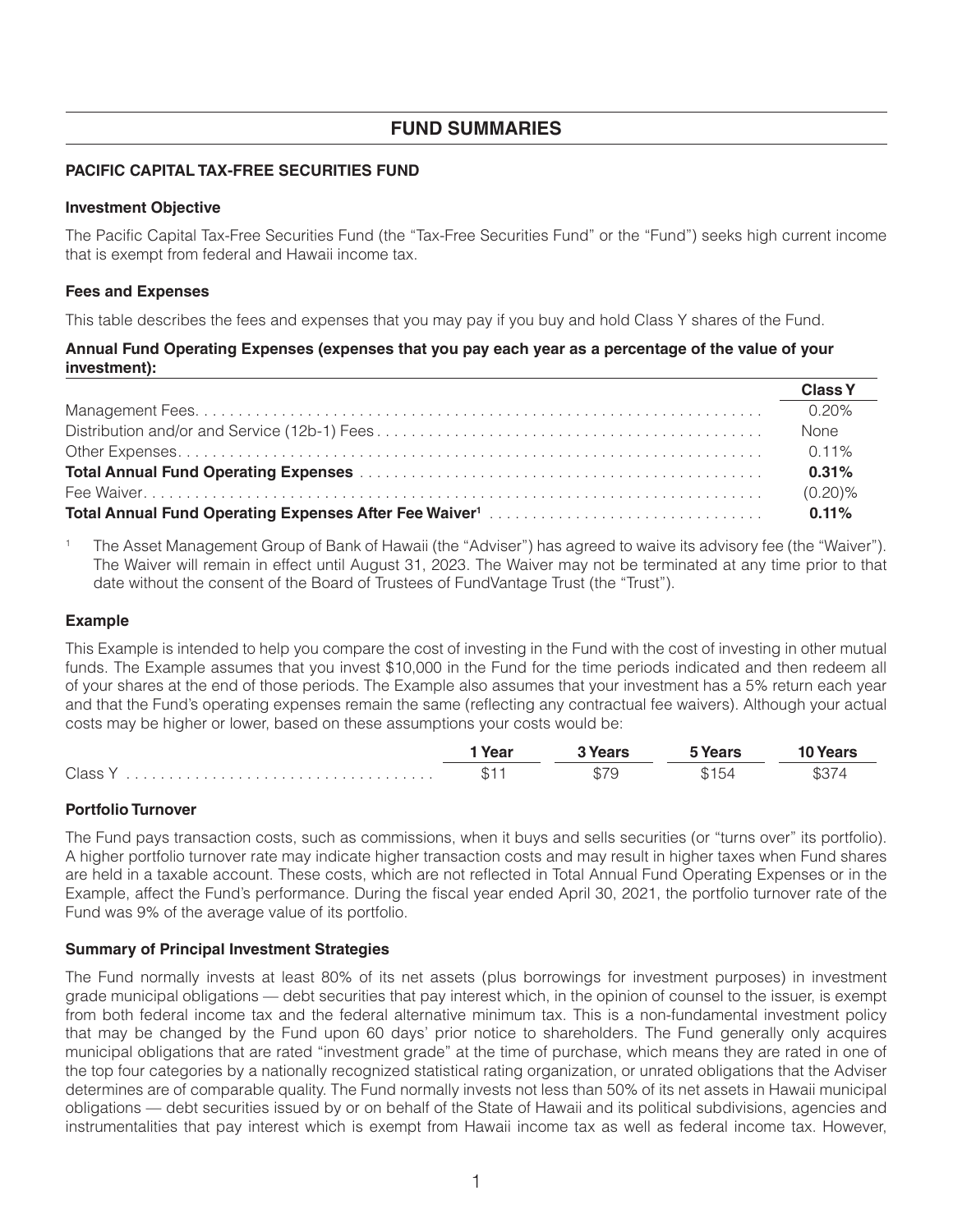there may be extended periods of time when the Fund will invest less than 50% of its net assets in Hawaiian municipal obligations due to a lack of supply. The Fund may also invest in other kinds of debt instruments issued by domestic issuers.

The Fund focuses on maximizing tax exempt income consistent with prudent investment risk. It varies the average maturity of its investment portfolio from time to time in response to actual and expected interest rate movements as well as other market and economic conditions. The Fund is non-diversified, which means that the Fund may invest most of its assets in securities issued by or representing a small number of issuers. No maturity limitations apply to the Fund's investment portfolio, and the average maturity of its portfolio can vary significantly. The Adviser monitors the Fund's portfolio performance and reallocates the Fund's assets in response to actual and expected market and economic changes.

This Fund is intended for investors who seek income that is exempt from federal and Hawaii income tax, a high level of liquidity, and professional portfolio management. This Fund is not intended for investors who seek high stability of principal, income that is not subject to any federal alternative minimum tax, or significant capital appreciation. As with any mutual fund, there is no guarantee that the Fund will achieve its investment objective.

## **Summary of Principal Risks**

The Fund is subject to the principal risks summarized below. These risks could adversely affect the Fund's net asset value ("NAV"), yield and total return. It is possible to lose money by investing in the Fund, or the Fund could underperform other investments. An investment in the Fund is not a bank deposit and is not insured or guaranteed by the Federal Deposit Insurance Corporation or any other government agency.

- **Credit Risk:** The risk that the issuer of a security, or the counterparty to a contract, will default or otherwise become unable to honor a financial obligation (such as the payment of interest or principal on a debt security).
- **Geographic Concentration Risk:** From time to time, the Fund may invest a substantial amount of its assets in issuers located in Hawaii. If the Fund concentrates its investments in this manner, it assumes the risk that economic, political and social conditions in that geographic region will have a significant impact on its investment performance.
- **Interest Rate Risk:** The risk of market losses attributable to changes in interest rates. With fixed rate securities, a rise in interest rates typically causes a fall in values. The yield earned by the Fund will vary with changes in interest rates. The longer the average maturity of the Fund's investment portfolio, the greater the fluctuation in value.
- **Liquidity Risk:** The risk that certain securities may be difficult or impossible to sell at the time and the price that the seller would like.
- **Management Risk:** As with any managed fund, the Adviser may not be successful in selecting the best performing securities or investment techniques, and the Fund's performance may lag behind that of similar funds. The Adviser may also miss out on an investment opportunity because the assets necessary to take advantage of the opportunity are tied up in less advantageous investments. The Adviser may also miss out on an investment opportunity because the assets necessary to take advantage of the opportunity are tied up in less advantageous investments.
- **Market Risk:** The risk that the market value of a security may fluctuate, sometimes rapidly and unpredictably. Securities may decline in value due to factors affecting securities markets generally or particular industries represented in the securities markets. The value of a security may decline due to general market conditions which are not specifically related to a particular company, such as real or perceived adverse economic conditions, changes in the general outlook for corporate earnings, changes in interest or currency rates or adverse investor sentiment generally. They may also decline due to factors which affect a particular industry or industries, such as labor shortages or increased production costs and competitive conditions within an industry. During a general downturn in the securities markets, multiple asset classes may decline in value simultaneously. Markets may additionally be impacted by negative external and/or direct and indirect economic factors such as pandemics, natural disasters, global trade policies and political unrest or uncertainties. The adverse impact of any one or more of these events on market value of fund investments could be significant and cause losses.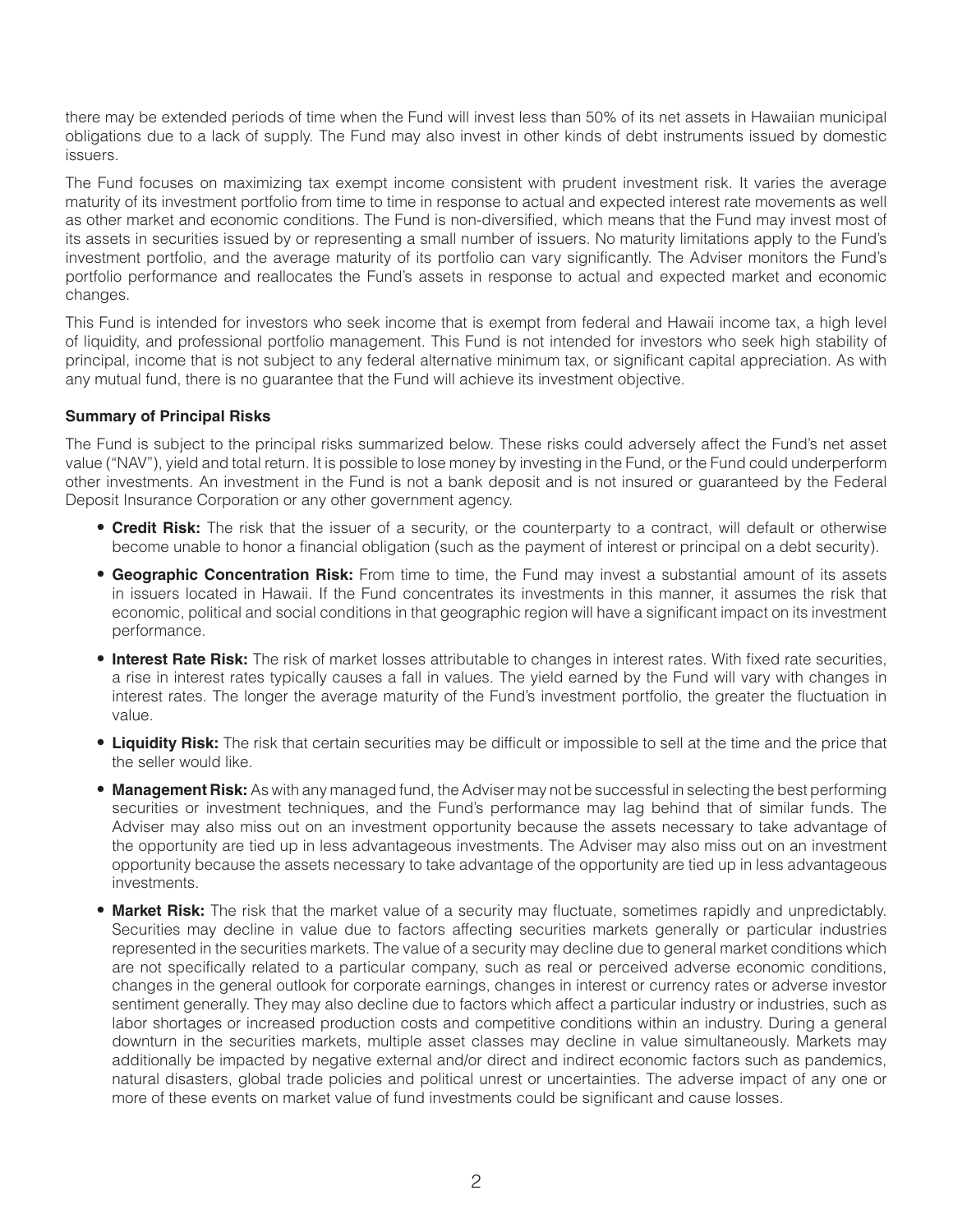- **Municipal Securities Risk:** The amount of public information available about municipal securities is generally less than that for corporate equities or bonds, and the investment performance of the Fund may therefore be more dependent on the analytical abilities of the Adviser than that of an equity fund or taxable bond fund. The Fund invests significantly in municipal obligations of issuers located in Hawaii. The values of shares of the Fund therefore will be affected by economic and political developments in Hawaii.
- **Non-Diversification Risk:** The Fund is "non-diversified" and, therefore, may invest a greater percentage of its assets in the securities of a single issuer than mutual funds that are classified as "diversified." A fund that invests in a relatively small number of issuers is more susceptible to risks associated with a single economic, political or regulatory occurrence than a more diversified portfolio might be. Some of those issuers also may present substantial credit or other risks.
- **Prepayment Risk:** The risk that a debt security may be paid off and proceeds invested earlier than anticipated. Depending on market conditions, the new investments may or may not carry the same interest rate.
- **Rating Agency Risk:** Investment grade debt securities may be downgraded by a major rating agency to below investment grade status, which would increase the risk of holding these securities. In addition, a rating may become stale in that it fails to reflect changes to an issuer's financial condition. Ratings represent the rating agency's opinion regarding the quality of the security and are not a guarantee of quality. Rating agencies may fail to make timely credit ratings in response to subsequent events. In addition, ratings agencies are subject to an inherent conflict of interest because they are often compensated by the same issuers whose securities they grade.
- **Valuation Risk:** The risk that the Fund has valued certain of its securities at a higher price than it can sell them.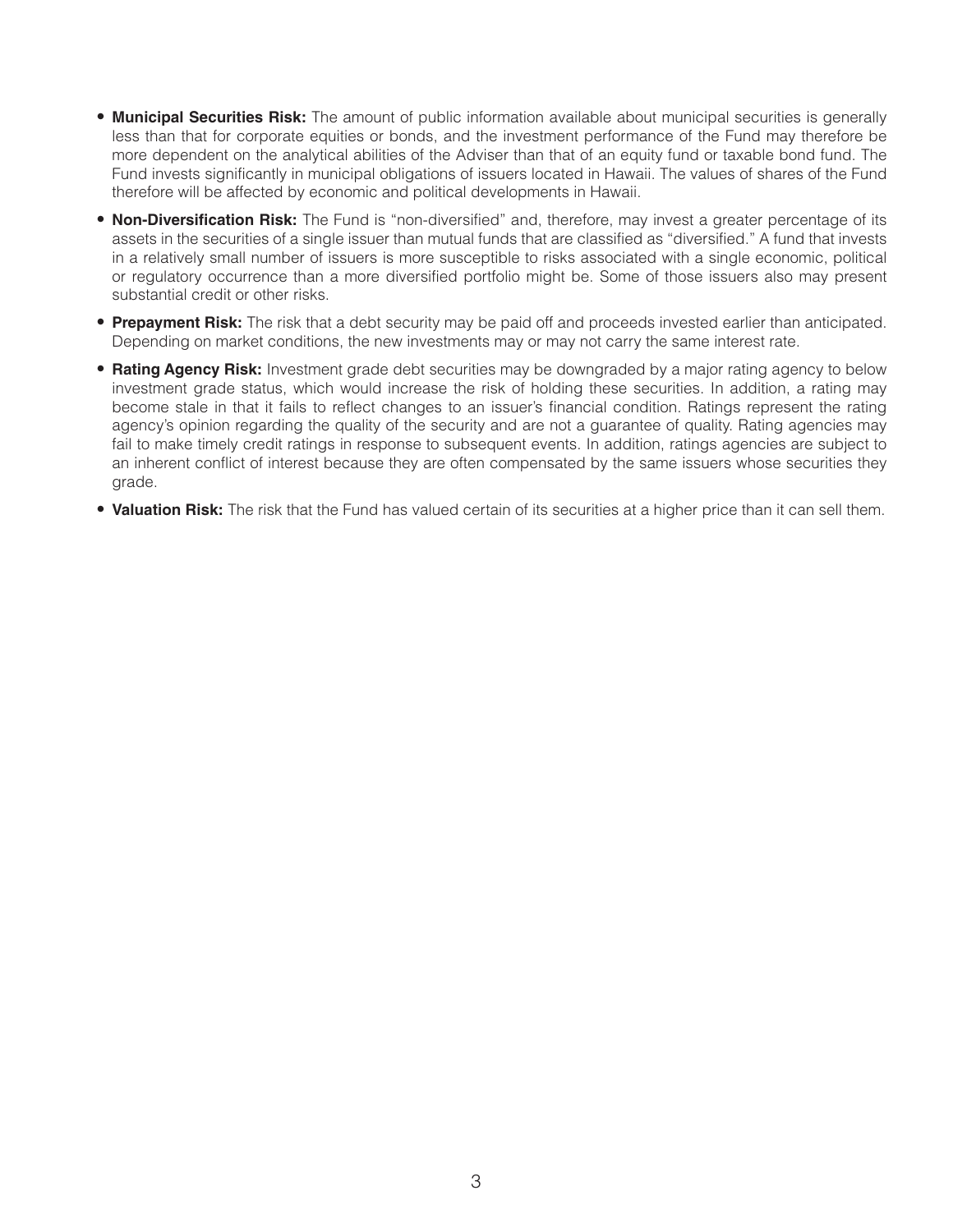## **Performance Information**

The bar chart and the performance table below illustrate the risks and volatility of an investment in the Fund by showing changes in the Fund's performance from calendar year to calendar year and by showing how the Fund's average annual total returns for 1 year, 5 years and 10 years compare with the Bloomberg Barclays Capital Hawaii Municipal Bond Index. Past performance (before and after taxes) does not necessarily indicate how the Fund will perform in the future.

Updated performance information is available on the Funds' website at https://www.boh.com/personal/mutual-funds or by calling the Funds toll-free at (888) 678-6034.



Calendar Year-to-Date Total Return as of June 30, 2021: 0.50%

During the periods shown in the chart:

| <b>Best Quarter</b>  | <b>Worst Quarter</b> |
|----------------------|----------------------|
| 3.09%                | $-3.45\%$            |
| (September 30, 2011) | (December 31, 2016)  |

1 Voor

5 Voars

10 Vears

#### Average Annual Total Returns For the period ended December 31 2020

| <b>DUULIINUI UI, LULU</b>                                                        | .     | v ivulo  | ניווטיו טו |
|----------------------------------------------------------------------------------|-------|----------|------------|
| Class Y                                                                          |       |          |            |
|                                                                                  | 4.99% | $3.30\%$ | 3.82%      |
|                                                                                  | 4.99% | 3.30%    | 381%       |
| Return After Taxes on Distributions and Sale of Fund Shares                      | 4 በበ% | $311\%$  | 3.64%      |
| Bloomberg Barclays Capital Hawaii Municipal Bond Index <sup>1</sup> (reflects no |       |          |            |
|                                                                                  | 5.29% | 3.61%    | $4.22\%$   |

 $\uparrow$ The Bloomberg Barclays Capital Hawaii Municipal Bond Index is a rules-based, market-value weighted index engineered for the long-term tax-exempt Hawaii bond market. The index has four main sectors: general obligation bonds, revenue bonds, insured bonds and prerefunded bonds. The index is unmanaged and does not reflect the deduction of fees associated with a mutual fund, such as investment management and fund accounting fees. The Fund's performance reflects the deduction of fees for these services. Investors cannot invest directly in an index.

After-tax returns are calculated using the historical highest individual federal marginal income tax rates and do not reflect the impact of state and local taxes. Actual after-tax returns depend on your tax situation and may differ from those shown and are not relevant if you hold your shares through tax-deferred arrangements, such as 401(k) plans or individual retirement accounts. The calculation assumes that an investor holds the shares in a taxable account, is in the actual historical highest individual federal marginal income tax bracket for each year and would have been able to immediately utilize the full realized loss to reduce his or her federal tax liability. However, actual individual tax results may vary and investors should consult their tax advisers regarding their personal tax situations.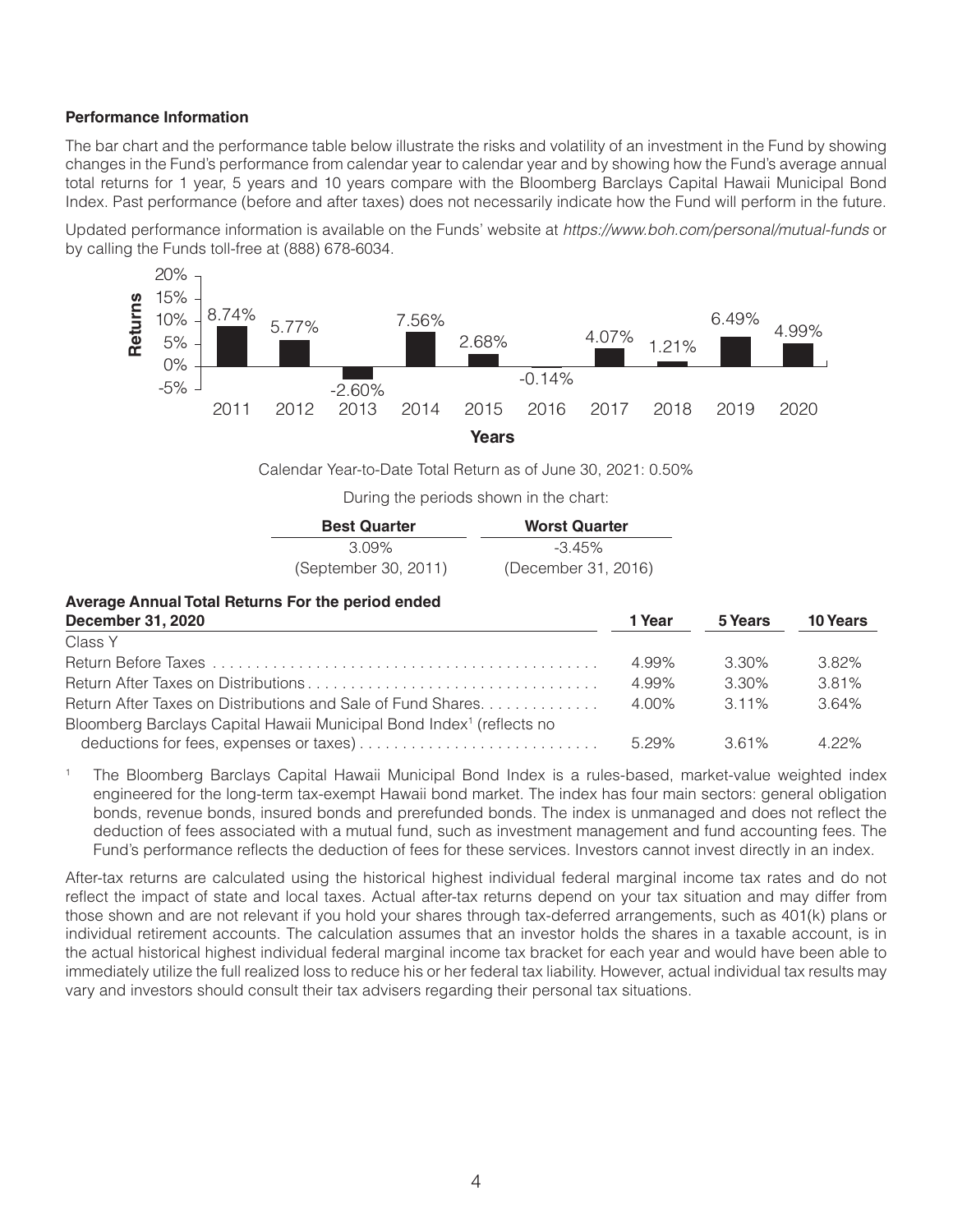## **Management of the Fund**

#### **Investment Adviser**

The Asset Management Group of Bank of Hawaii serves as the Fund's investment adviser.

## **Portfolio Manager**

• **Janet Katakura,** Vice President and Senior Portfolio Manager, has been a portfolio manager of the Fund since 2010.

## **Purchase and Sale of Fund Shares**

There are no minimum investment requirements for the Fund.

You can only purchase and redeem shares of the Fund on days the New York Stock Exchange (the "Exchange") is open and through the means described below.

## **Purchase or Redemption by Mail:**

#### **Regular Mail:**

Pacific Capital Tax-Free Securities Fund c/o BNY Mellon Investment Servicing P.O. Box 9829 Providence, RI 02940-8029

## **Overnight Mail:**

Pacific Capital Tax-Free Securities Fund c/o BNY Mellon Investment Servicing 4400 Computer Drive Westborough, MA 01581-1722 (888) 678-6034

## **Purchase by Wire:**

Please contact Fund shareholder services ("Shareholder Services") toll-free at (888) 678-6034 for current wire instructions.

## **Redemption by Telephone:**

Please call Shareholder Services toll-free at (888) 678-6034.

## **Tax Information**

The Fund intends to make distributions that may be taxed as ordinary income or capital gains. Such distributions are not currently taxable when shares are held through a tax-deferred arrangement, such as a 401(k) plan or an individual retirement account. The Fund intends to pass on to shareholders the federal tax-exempt income. Income exempt from federal tax may be subject to state and local tax. A portion of the Fund's distributions may be subject to federal income tax. However, subsequent withdrawals from any tax-deferred account in which the shares are held may be subject to federal income tax.

## **Payments to Broker-Dealers and Other Financial Intermediaries**

If you purchase the Fund through a broker-dealer or other financial intermediary (such as a bank, including Bank of Hawaii and its affiliates), the Fund and its related companies may pay the financial intermediary for the sale of Fund shares and/or for related services to shareholders. These payments may create a conflict of interest by influencing the broker-dealer or other financial intermediary and your salesperson to recommend the Fund over another investment. Ask your salesperson or visit your financial intermediary's web site for more information.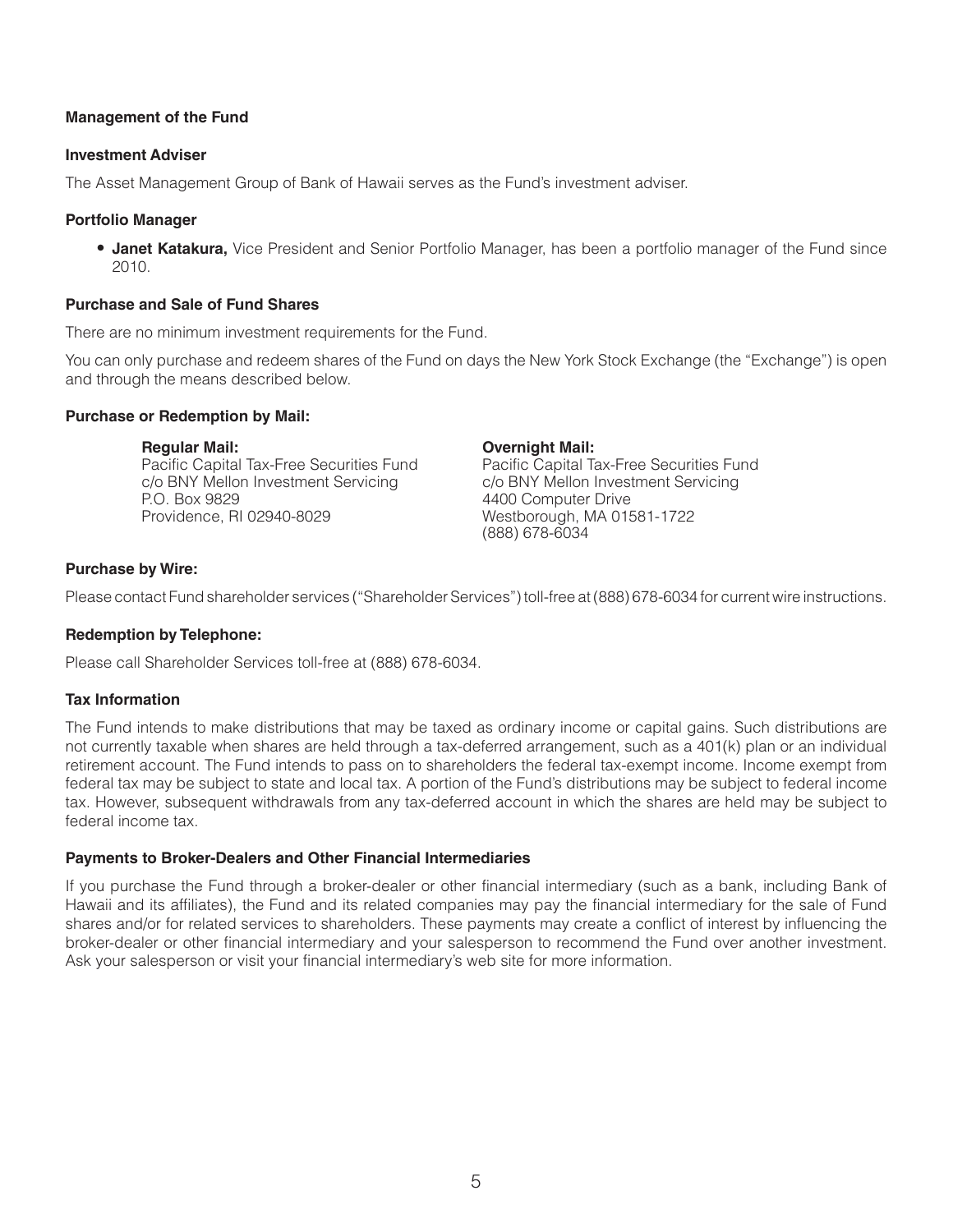## **FUND SUMMARIES**

## PACIFIC CAPITAL TAX-FREE SHORT INTERMEDIATE SECURITIES FUND

## **Investment Objective**

The Pacific Capital Tax-Free Short Intermediate Securities Fund (the "Tax-Free Intermediate Fund" or the "Fund") seeks high current income that is exempt from federal and Hawaii income tax, with greater stability in the price of your investment than a long-term bond fund.

## **Fees and Expenses**

This table describes the fees and expenses that you may pay if you buy and hold Class Y shares of the Fund.

## Annual Fund Operating Expenses (expenses that you pay each year as a percentage of the value of your investment):

| <b>Class Y</b> |
|----------------|
| <u>በ 20% </u>  |
| None           |
|                |
| 0.48%          |
|                |
| 0.28%          |

The Adviser has agreed to waive its advisory fee. The Waiver will remain in effect until August 31, 2023. The Waiver may not be terminated at any time prior to that date without the consent of the Board of Trustees of FundVantage Trust (the "Trust").

## **Example**

This Example is intended to help you compare the cost of investing in the Fund with the cost of investing in other mutual funds. The Example assumes that you invest \$10,000 in the Fund for the time periods indicated and then redeem all of your shares at the end of those periods. The Example also assumes that your investment has a 5% return each year and that the Fund's operating expenses remain the same (reflecting any contractual fee waivers). Although your actual costs may be higher or lower, based on these assumptions your costs would be:

|         | ' Year | 3 Years | 5 Years | <b>10 Years</b> |
|---------|--------|---------|---------|-----------------|
| Class Y | \$29   | \$134   | \$249   | \$584           |

## **Portfolio Turnover**

The Fund pays transaction costs, such as commissions, when it buys and sells securities (or "turns over" its portfolio). A higher portfolio turnover rate may indicate higher transaction costs and may result in higher taxes when Fund shares are held in a taxable account. These costs, which are not reflected in Total Annual Fund Operating Expenses or in the Example, affect the Fund's performance. During the fiscal year ended April 30, 2021, the portfolio turnover rate of the Fund was 22% of the average value of its portfolio.

## **Summary of Principal Investment Strategies**

The Fund normally invests at least 80% of its net assets (plus borrowings for investment purposes) in investment grade municipal obligations - debt securities that pay interest which, in the opinion of counsel to the issuer, is exempt from both federal income tax and the federal alternative minimum tax. This is a non-fundamental investment policy that may be changed by the Fund upon 60 days' prior notice to shareholders. The Fund generally only acquires municipal obligations that are rated "investment grade" at the time of purchase, which means they are rated in one of the top four categories by a nationally recognized statistical rating organization, or unrated obligations that the Adviser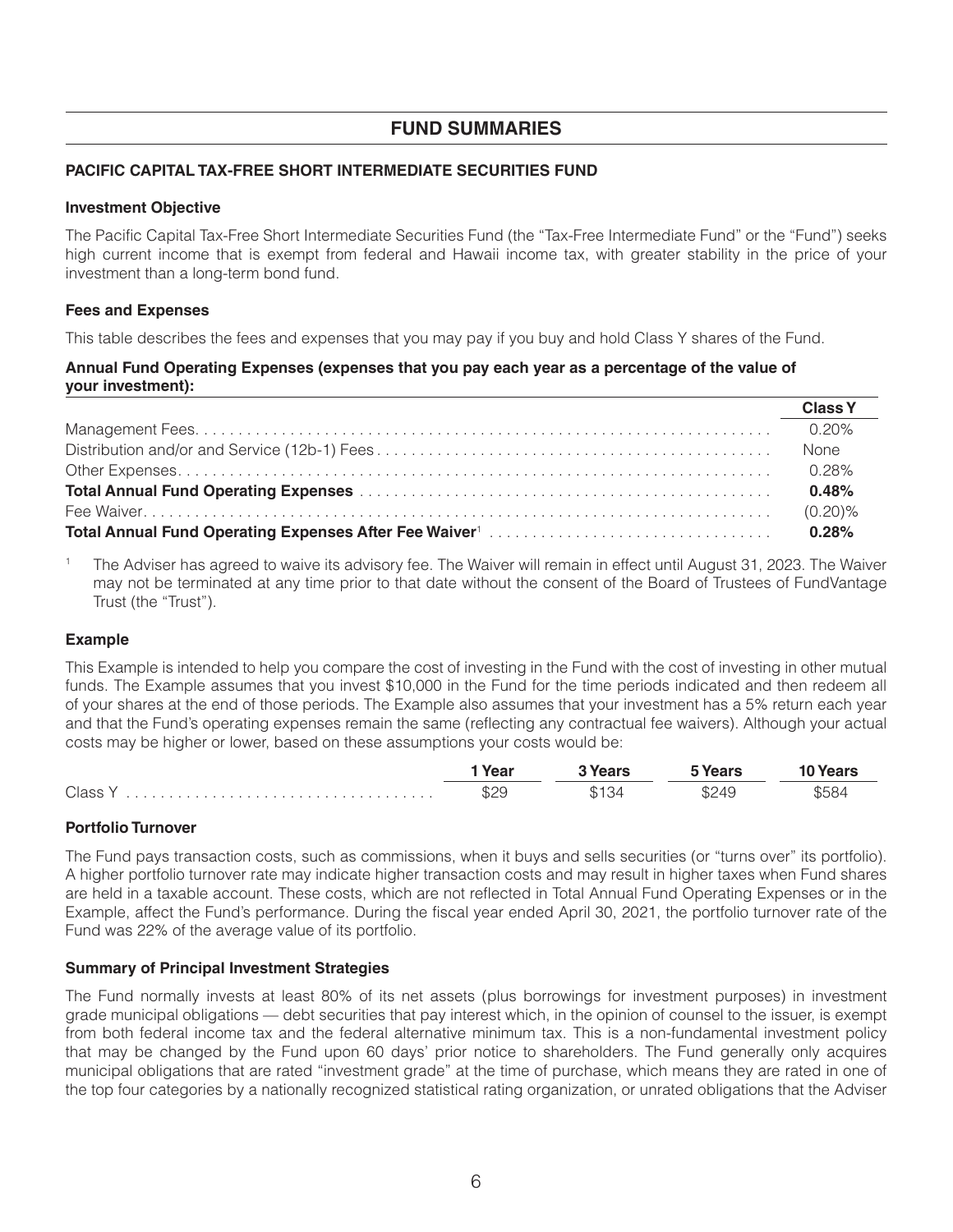determines are of comparable quality. The Fund normally invests not less than 50% of its net assets in Hawaii municipal obligations — debt securities issued by or on behalf of the State of Hawaii and its political subdivisions, agencies and instrumentalities that pay interest which is exempt from Hawaii income tax as well as federal income tax. However, there may be extended periods of time when the Fund will invest less than 50% of its net assets in Hawaiian municipal obligations due to a lack of supply.

Under normal market conditions, the average remaining maturity of the Fund's investment portfolio (measured on a dollar-weighted basis) will be between two to five years. The Adviser also considers the duration of the Fund and anticipates that the duration range will be similar to the average remaining maturity range.

The Fund focuses on maximizing tax-exempt income consistent with prudent investment risk within this maturity range. The Fund's share value will likely be less volatile than the Pacific Capital Tax-Free Securities Fund, because the Fund generally will have a shorter average portfolio maturity.

The Fund may also invest in other kinds of debt instruments issued by domestic issuers. The Fund is non-diversified, which means that the Fund may invest its assets in securities of fewer issuers than would a diversified mutual fund.

This Fund is intended for investors who seek income that is exempt from federal and Hawaii income tax, less fluctuation in the value of your investment than a long-term bond fund, a high level of liquidity, and professional portfolio management. This Fund is not intended for investors who seek high stability of principal, income that is not subject to any federal alternative minimum tax, or significant capital appreciation. As with any mutual fund, there is no guarantee that the Fund will achieve its investment objective.

## **Summary of Principal Risks**

The Fund is subject to the principal risks summarized below. These risks could adversely affect the Fund's net asset value ("NAV"), yield and total return. It is possible to lose money by investing in the Fund, or the Fund could underperform other investments. An investment in the Fund is not a bank deposit and is not insured or guaranteed by the Federal Deposit Insurance Corporation or any other government agency.

- **Credit Risk:** The risk that the issuer of a security, or the counterparty to a contract, will default or otherwise become unable to honor a financial obligation (such as the payment of interest or principal on a debt security).
- **Geographic Concentration Risk:** From time to time, the Fund may invest a substantial amount of its assets in issuers located in Hawaii. If the Fund concentrates its investments in this manner, it assumes the risk that economic, political and social conditions in that geographic region will have a significant impact on its investment performance.
- **Interest Rate Risk:** The risk of market losses attributable to changes in interest rates. With fixed rate securities, a rise in interest rates typically causes a fall in values. The yield earned by the Fund will vary with changes in interest rates. The longer the average maturity of the Fund's investment portfolio, the greater the fluctuation in value. Duration is a measure of the expected life of a debt security that is used to determine the sensitivity of the security's price to changes in interest rates. Generally, the longer the Fund's duration, the more sensitive the Fund will be to changes in interest rates.
- **Liquidity Risk:** The risk that certain securities may be difficult or impossible to sell at the time and the price that the seller would like.
- **Management Risk:** As with any managed fund, the Adviser may not be successful in selecting the best performing securities or investment techniques, and the Fund's performance may lag behind that of similar funds. The Adviser may also miss out on an investment opportunity because the assets necessary to take advantage of the opportunity are tied up in less advantageous investments.
- **Market Risk:** The risk that the market value of a security may fluctuate, sometimes rapidly and unpredictably. The prices of securities change in response to many factors, including the historical and prospective earnings of the issuer, the value of its assets, general economic conditions, interest rates, investor perceptions and market liquidity. Markets may additionally be impacted by negative external and/or direct and indirect economic factors such as pandemics, natural disasters, global trade policies and political unrest or uncertainties. The adverse impact of any one or more of these events on market value of fund investments could be significant and cause losses.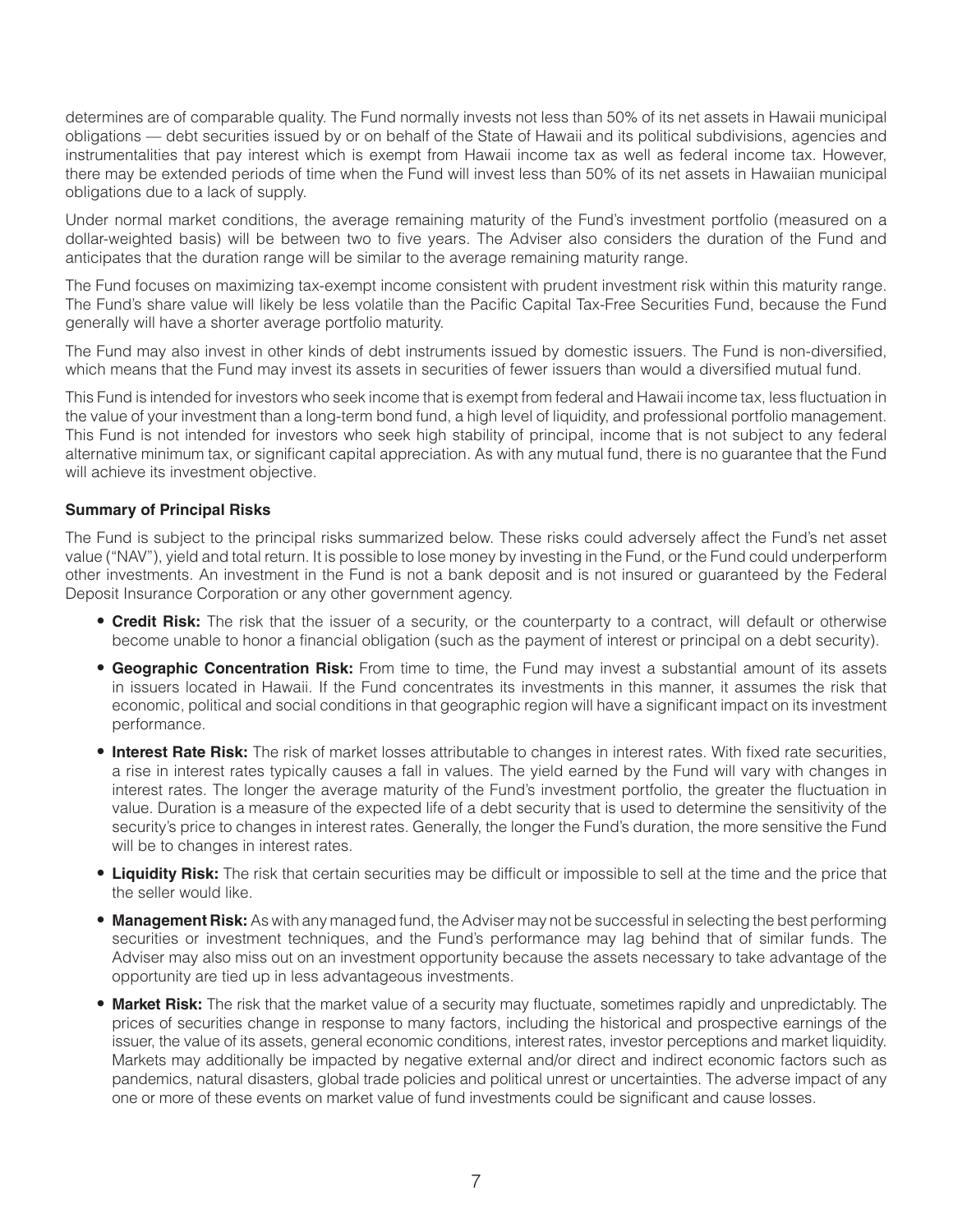- **Municipal Securities Risk:** The amount of public information available about municipal securities is generally less than that for corporate equities or bonds, and the investment performance of the Fund may therefore be more dependent on the analytical abilities of the Adviser than that of an equity fund or taxable bond fund. The Fund invests significantly in municipal obligations of issuers located in Hawaii. The values of shares of the Fund therefore will be affected by economic and political developments in Hawaii.
- **Non-Diversification Risk:** The Fund is "non-diversified" and, therefore, may invest a greater percentage of its assets in the securities of a single issuer than mutual funds that are classified as "diversified." A Fund that invests in a relatively small number of issuers is more susceptible to risks associated with a single economic, political or regulatory occurrence than a more diversified portfolio might be. Some of those issuers also may present substantial credit or other risks.
- **Prepayment Risk:** The risk that a debt security may be paid off and proceeds invested earlier than anticipated. Depending on market conditions, the new investments may or may not carry the same interest rate.
- **Rating Agency Risk:** Investment grade debt securities may be downgraded by a major rating agency to below investment grade status, which would increase the risk of holding these securities. In addition, a rating may become stale in that it fails to reflect changes to an issuer's financial condition. Ratings represent the rating agency's opinion regarding the quality of the security and are not a guarantee of quality. Rating agencies may fail to make timely credit ratings in response to subsequent events. In addition, ratings agencies are subject to an inherent conflict of interest because they are often compensated by the same issuers whose securities they grade.
- **Valuation Risk:** The risk that the Fund has valued certain of its securities at a higher price than it can sell them.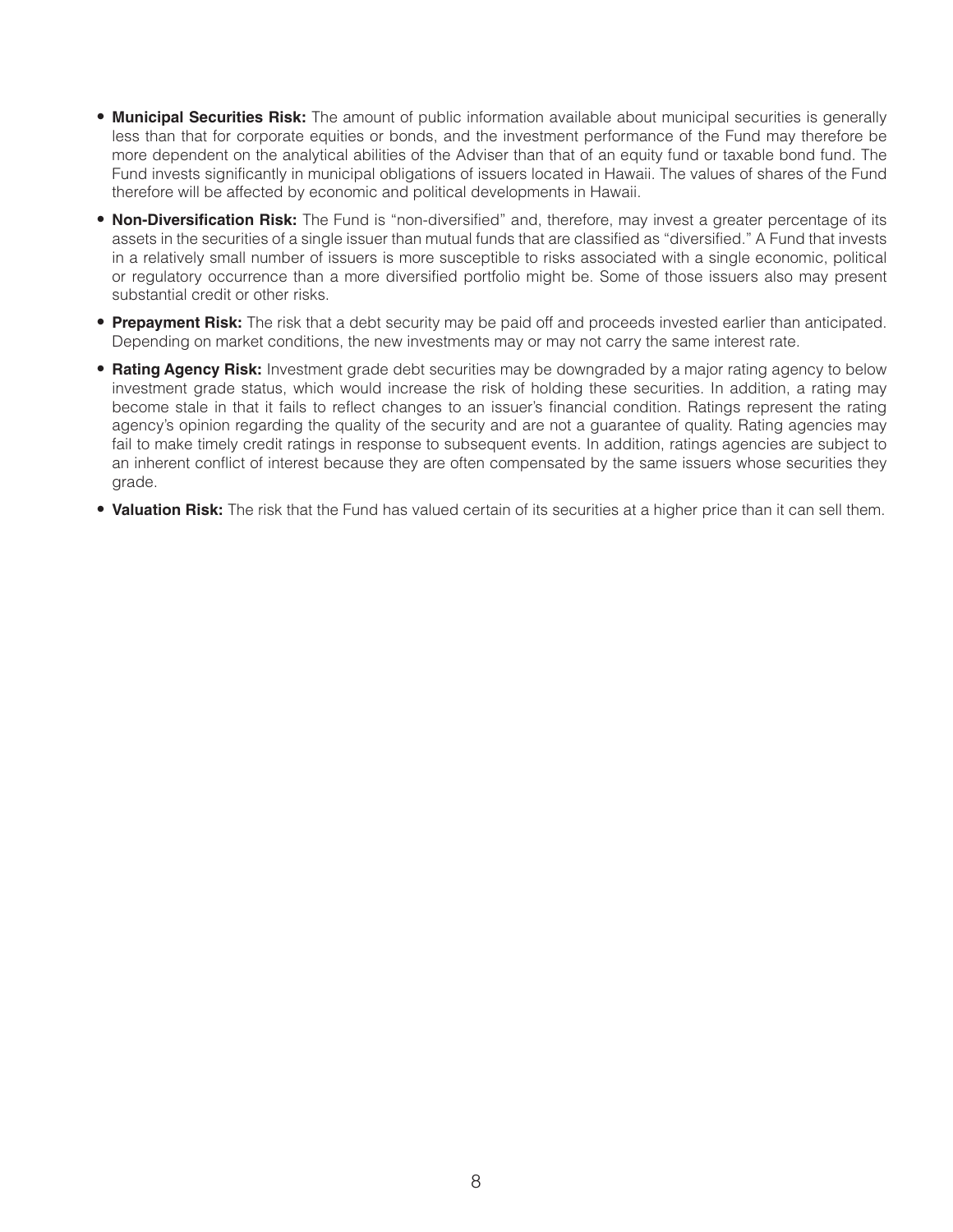## **Performance Information**

The bar chart and the performance table below illustrate the risks and volatility of an investment in the Fund by showing changes in the Fund's performance from calendar year to calendar year and by showing how the Fund's average annual total returns for 1 year, 5 years and 10 years compare with the Bloomberg Barclays Capital Hawaii 3-Year Municipal Bond Index. Past performance (before and after taxes) does not necessarily indicate how the Fund will perform in the future.

Updated performance information is available on the Funds' website at https://www.boh.com/personal/mutual-funds or by calling the Funds toll-free at (888) 678-6034.



Year to Date Total Return as of June 30, 2021: 0.25%

During the periods shown in the chart:

| <b>Best Quarter</b> | <b>Worst Quarter</b> |  |  |
|---------------------|----------------------|--|--|
| $1.94\%$            | $-1.59\%$            |  |  |
| (June 30, 2020)     | (December 31, 2016)  |  |  |

| Average Annual Total Returns For the period ended December 31, 2020                  | 1 Year   | 5 Years  | <b>10 Years</b> |
|--------------------------------------------------------------------------------------|----------|----------|-----------------|
| Class Y                                                                              |          |          |                 |
|                                                                                      | 272%     | $1.70\%$ | 1.50%           |
|                                                                                      | 272%     | 1.68%    | 1.49%           |
| Return After Taxes on Distributions and Sale of Fund Shares                          | 224%     | 164%     | 1.48%           |
| Bloomberg Barclays Capital Hawaii 3-Year Municipal Bond Index <sup>1</sup> (reflects |          |          |                 |
|                                                                                      | $2.83\%$ | 1.90%    | 1 74%           |

The Bloomberg Barclays Capital Hawaii 3-Year Municipal Bond Index is the 2-4 year component of the Bloomberg Barclays Capital Hawaii Municipal Bond Index and is a rules-based, market-value weighted index engineered for the Hawaii tax-exempt bond market. The index has four main sectors: general obligation bonds, revenue bonds, insured bonds, and prerefunded bonds. The index is unmanaged and does not reflect the deduction of fees associated with a mutual fund, such as investment management and fund accounting fees. The Fund's performance reflects the deduction of fees for these services. Investors cannot invest directly in an index.

After-tax returns are calculated using the historical highest individual federal marginal income tax rates and do not reflect the impact of state and local taxes. Actual after-tax returns depend on your tax situation and may differ from those shown and are not relevant if you hold your shares through tax-deferred arrangements, such as 401(k) plans or individual retirement accounts. The calculation assumes that an investor holds the shares in a taxable account, is in the actual historical highest individual federal marginal income tax bracket for each year and would have been able to immediately utilize the full realized loss to reduce his or her federal tax liability. However, actual individual tax results may vary and investors should consult their tax advisers regarding their personal tax situations.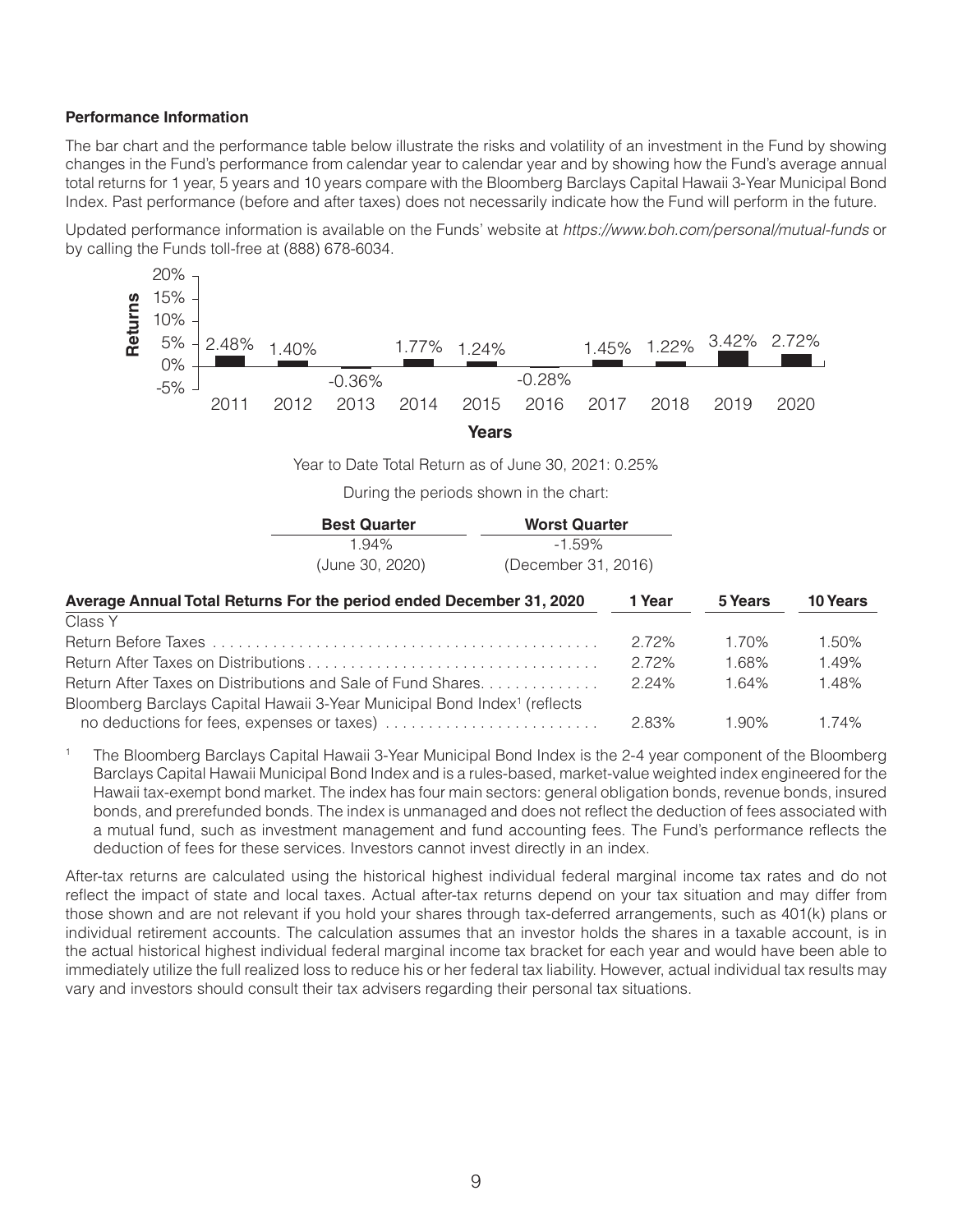## **Management of the Fund**

## **Investment Adviser**

The Asset Management Group of Bank of Hawaii serves as the Fund's investment adviser.

## **Portfolio Manager**

• **Janet Katakura,** Vice President and Senior Portfolio Manager, has been a portfolio manager of the Fund since 2010.

## **Purchase and Sale of Fund Shares**

There are no minimum investment requirements for the Fund.

You can only purchase and redeem shares of the Fund on days the Exchange is open and through the means described below.

## **Purchase or Redemption by Mail:**

#### **Regular Mail:**

Pacific Capital Tax-Free Short Intermediate Securities Fund c/o BNY Mellon Investment Servicing P.O. Box 9829 Providence, RI 02940-8029

## **Overnight Mail:**

Pacific Capital Tax-Free Short Intermediate Securities Fund c/o BNY Mellon Investment Servicing 4400 Computer Drive Westborough, MA 01581-1722 (888) 678-6034

## **Purchase by Wire:**

Please contact Fund Shareholder Services toll-free at (888) 678-6034 for current wire instructions.

## **Redemption by Telephone:**

Please contact Shareholder Services toll free at (888) 678-6034.

## **Tax Information**

The Fund intends to make distributions that may be taxed as ordinary income or capital gains. Such distributions are not currently taxable when shares are held through a tax-deferred arrangement, such as a 401(k) plan or an individual retirement account. The Fund intends to pass on to shareholders the federal tax-exempt income. Income exempt from federal tax may be subject to state and local tax. A portion of the Fund's distributions may be subject to federal income tax. Shares that are held in a tax-deferred account may be taxed as ordinary income or capital gains once they are withdrawn from the tax-deferred account.

## **Payments to Broker-Dealers and Other Financial Intermediaries**

If you purchase the Fund through a broker-dealer or other financial intermediary (such as a bank, including Bank of Hawaii and its affiliates) the Fund and its related companies may pay the financial intermediary for the sale of Fund shares and/or for related services to shareholders. The Funds will be deemed to have received a purchase or redemption order when an authorized broker, or, if applicable, a broker's designee receives the order. These payments may create a conflict of interest by influencing the broker-dealer or other financial intermediary and your salesperson to recommend the Fund over another investment. Ask your salesperson or visit your financial intermediary's web site for more information.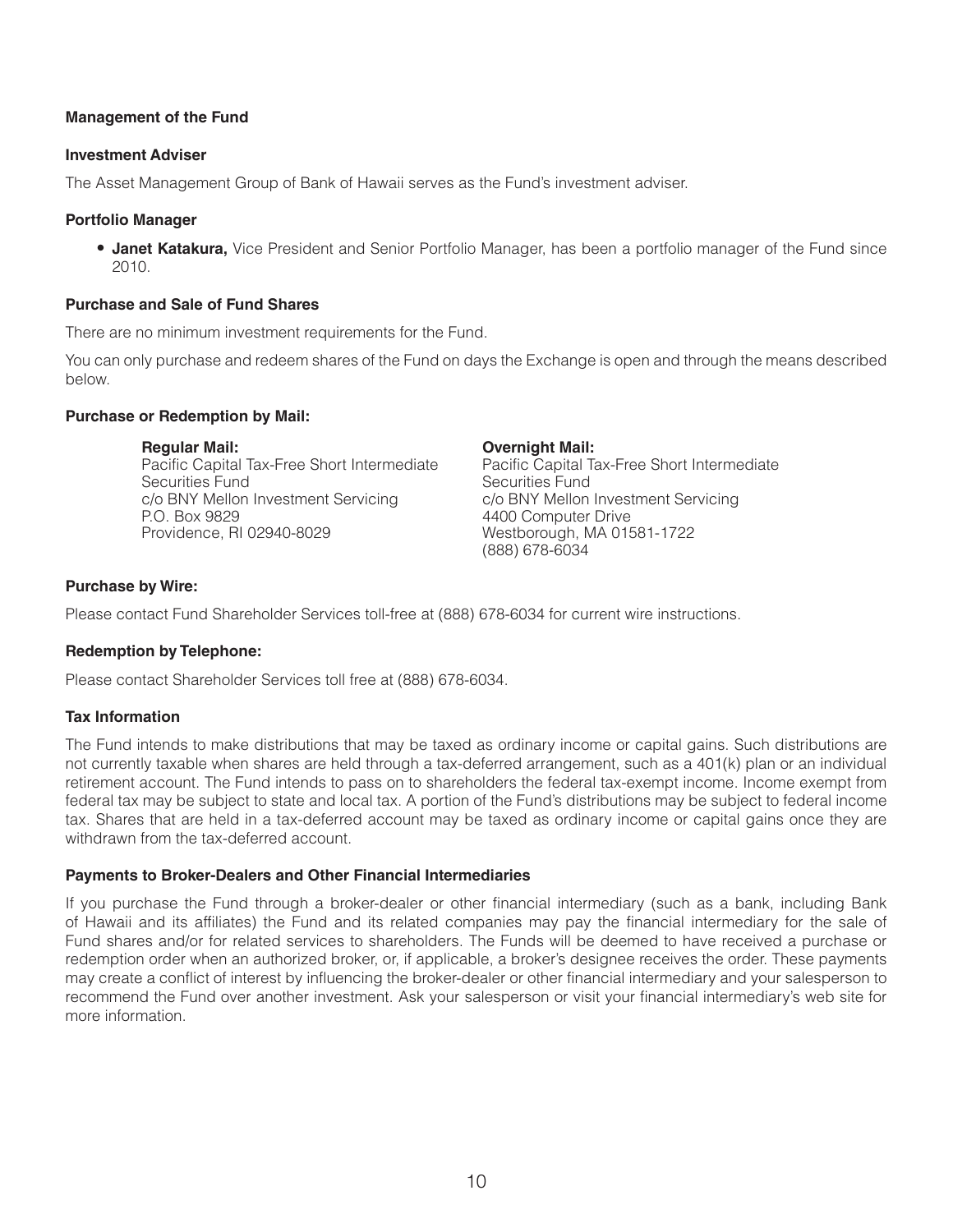## **MORE INFORMATION ABOUT THE FUNDS' INVESTMENT OBJECTIVES, STRATEGIES AND RISKS**

## **INVESTMENT OBJECTIVES**

The Tax-Free Securities Fund seeks high current income that is exempt from federal and Hawaii income tax.

The Tax-Free Intermediate Fund seeks high current income that is exempt from federal and Hawaii income tax, with greater stability in the price of your investment than a long-term bond fund.

The investment objectives of the Tax-Free Securities Fund and the Tax-Free Intermediate Fund (each a "Fund" and together, the "Funds) are non-fundamental, and may be changed by the Trust's Board of Trustees without shareholder approval. There is no guarantee that the Funds will achieve their investment objectives.

## **ADDITIONAL INFORMATION ABOUT THE FUNDS' INVESTMENT STRATEGIES**

The Funds' principal investment strategies are discussed in the "Fund Summaries" section. Principal investment strategies are those that the Adviser (as defined below) will use on a day-to-day basis to achieve each Fund's investment objective. This section provides more information about these strategies, as well as information about some additional strategies that the Funds' Adviser uses, or may use, to achieve a Fund's objective. Additional information about these investment strategies and practices and related risks is also provided in the Funds' Statement of Additional Information ("SAI"). The Funds may also use strategies and invest in securities that are not described in this Prospectus, but that are described in the Funds' SAI. The investments and strategies discussed below are those that the Adviser will use under normal market conditions.

The Funds may borrow to the extent permitted by the Investment Company Act of 1940, as amended ("1940 Act") and their investment limitations. At times, a Fund may be required to segregate or earmark certain assets determined to be liquid by the investment adviser (generally, short-term investment grade fixed income securities) to cover borrowings or its obligations under certain investments such as reverse repurchase agreements and derivative instruments (including options contracts).

The Funds may invest in securities issued by other investment companies, including (to the extent permitted by the 1940 Act, the rules thereunder and applicable Securities and Exchange Commission ("SEC") staff interpretations thereof, or applicable exemptive relief granted by the SEC) other investment companies managed by the Adviser. To

the extent that a Fund makes such investments, the Fund's ability to achieve its investment objective will depend on the ability of the funds in which it invests to achieve their own investment objectives. In addition, as a shareholder of another investment company, a Fund would bear, along with other shareholders, its pro rata portion of the other investment company's expenses, including advisory fees. Accordingly, in addition to bearing their proportionate share of the Fund's expenses (i.e., management fees and operating expenses), shareholders will also indirectly bear similar expenses of any other investment companies in which the Fund invests.

Subject to the approval of the Board of Trustees and a Fund's shareholders, the Adviser may, from time to time, engage one or more sub-advisers to assist in the management of a Fund (or a portion thereof).

In anticipation of or in response to adverse market or other conditions or atypical circumstances such as unusually large cash inflows or redemptions, each Fund may temporarily hold up to 100% of its assets in U.S. Government securities, money market funds, cash or cash equivalents. The Adviser will determine when market conditions warrant temporary defensive measures. Under such conditions, a Fund may not invest in accordance with its investment objective or principal investment strategies and may not achieve its investment objective.

## **PRINCIPAL RISKS**

The following is a list of certain principal risks that may apply to your investment in a Fund. Further information about investment risks is available in the Funds' SAI:

• **Credit Risk:** The risk that the issuer of a security, or the counterparty to a contract, will default or otherwise become unable to honor a financial obligation (such as the payment of interest or principal on a debt security). Certain U.S. Government agency securities are backed by the right of the issuer to borrow from the U.S. Treasury, while others, such as securities issued by the Federal Farm Credit Bank, Federal Home Loan Mortgage Corporation, Federal National Mortgage Association and Federal Home Loan Bank, are supported only by the issuer's right to borrow from the U.S. Treasury, by the discretionary authority of the U.S. Government to purchase the issuer's obligations, or by the issuer's own credit. However, the Funds will invest in the securities of such issuers only when the Adviser believes that the credit risk is minimal.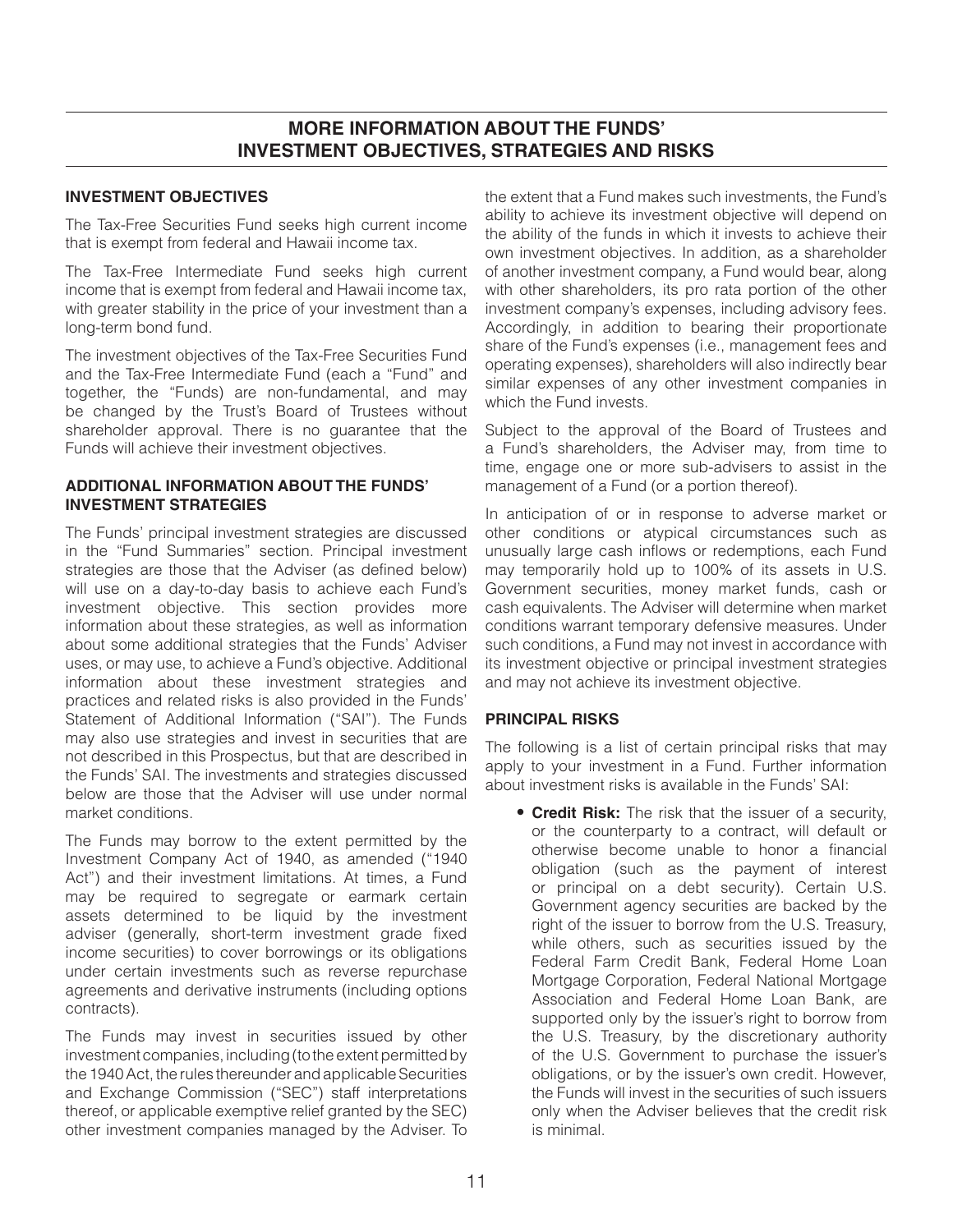- **Geographic Concentration Risk:** From time to time a Fund may invest a substantial amount of its assets in issuers located in Hawaii. If a Fund concentrates its investments in this manner, it assumes the risk that economic, political and social conditions in those countries will have a significant impact on its investment performance. A Fund's investment performance may also be more volatile if it concentrates its investments in certain countries, especially emerging market countries.
- **Interest Rate Risk:** The risk of market losses attributable to changes in interest rates. With fixed rate securities, a rise in interest rates typically causes a fall in values. The yield earned by a Fund will vary with changes in interest rates. The longer the average maturity of the Funds' investment portfolio, the greater the fluctuation in value. Duration is a measure of the expected life of a debt security that is used to determine the sensitivity of the security's price to changes in interest rates. Generally, the longer the Fund's duration, the more sensitive the Fund will be to changes in interest rates. For example, the price of a fixed income fund with a duration of five years would be expected to fall approximately 5% if interest rates rose by 1%.
- **Liquidity Risk:** The risk that certain securities may be difficult or impossible to sell at the time and the price that the seller would like. The seller may have to lower the price, sell other securities instead or forego an investment opportunity, any of which could have a negative effect on Fund management or performance.
- **Management Risk:** As with any managed fund, the Adviser may not be successful in selecting the best performing securities or investment techniques, and each Fund's performance may lag behind that of similar funds. The Adviser may also miss out on an investment opportunity because the assets necessary to take advantage of the opportunity are tied up in less advantageous investments.
- **Market Risk:** The risk that the market value of a security may fluctuate, sometimes rapidly and unpredictably. The prices of securities change in response to many factors, including the historical and prospective earnings of the issuer, the value of its assets, general economic conditions, interest rates, investor perceptions and market liquidity. Markets may additionally be impacted by negative external and/or direct and indirect economic factors such as pandemics, natural disasters, global trade policies and political unrest or uncertainties. The adverse impact of any one or more of these events on market value of fund investments could be significant and

cause losses. Recently, the outbreak of a novel and contagious form of coronavirus ("COVID-19") has adversely impacted global economic activity and contributed to significant volatility in certain markets.

• **Municipal Securities Risk:** The amount of public information available about municipal securities is generally less than that for corporate equities or bonds, and the investment performance of a Fund may therefore be more dependent on the analytical abilities of the Adviser than that of an equity fund or taxable bond fund. The secondary market for municipal securities also tends to be less well-developed or liquid than many other securities markets, which may adversely affect a Fund's ability to sell its bonds at attractive prices or at prices approximating those at which a Fund currently values them. The ability of municipal issuers to make timely payments of interest and principal may be diminished during general economic downturns and as governmental cost burdens are reallocated among federal, state and local governments. In addition, laws enacted in the future by Congress, state legislatures or referenda could extend the time for payment of principal and/or interest, or impose other constraints on enforcement of such obligations, or on the ability of municipalities to levy taxes. Issuers of municipal securities might seek protection under the bankruptcy laws. In the event of bankruptcy of such an issuer, a Fund could experience delays in collecting principal and interest and a Fund may not, in all circumstances, be able to collect all principal and interest to which it is entitled. To enforce its rights in the event of a default in the payment of interest or repayment of principal, or both, a Fund may take possession of and manage the assets securing the issuer's obligations on such securities, which may increase a Fund's operating expenses. Any income derived from a Fund's ownership or management of such assets may not be tax-exempt. Although the municipal bonds acquired by a Fund will generally be the subject of an opinion of counsel to the affect that interest on the bonds is excludable from gross income for federal income tax purposes, there can be no assurance that the Internal Revenue Service ("IRS") will in all cases agree. Any determination that interest on a municipal bond is not excludable from gross income will likely have an adverse effect on the value of the bond. The value of municipal bonds may also be affected by changes in the tax laws including the modification of the rules relating to the exemption from gross income on municipal securities and changes in tax rates generally, which could affect the value of the tax exemption even if the exemption is not itself modified.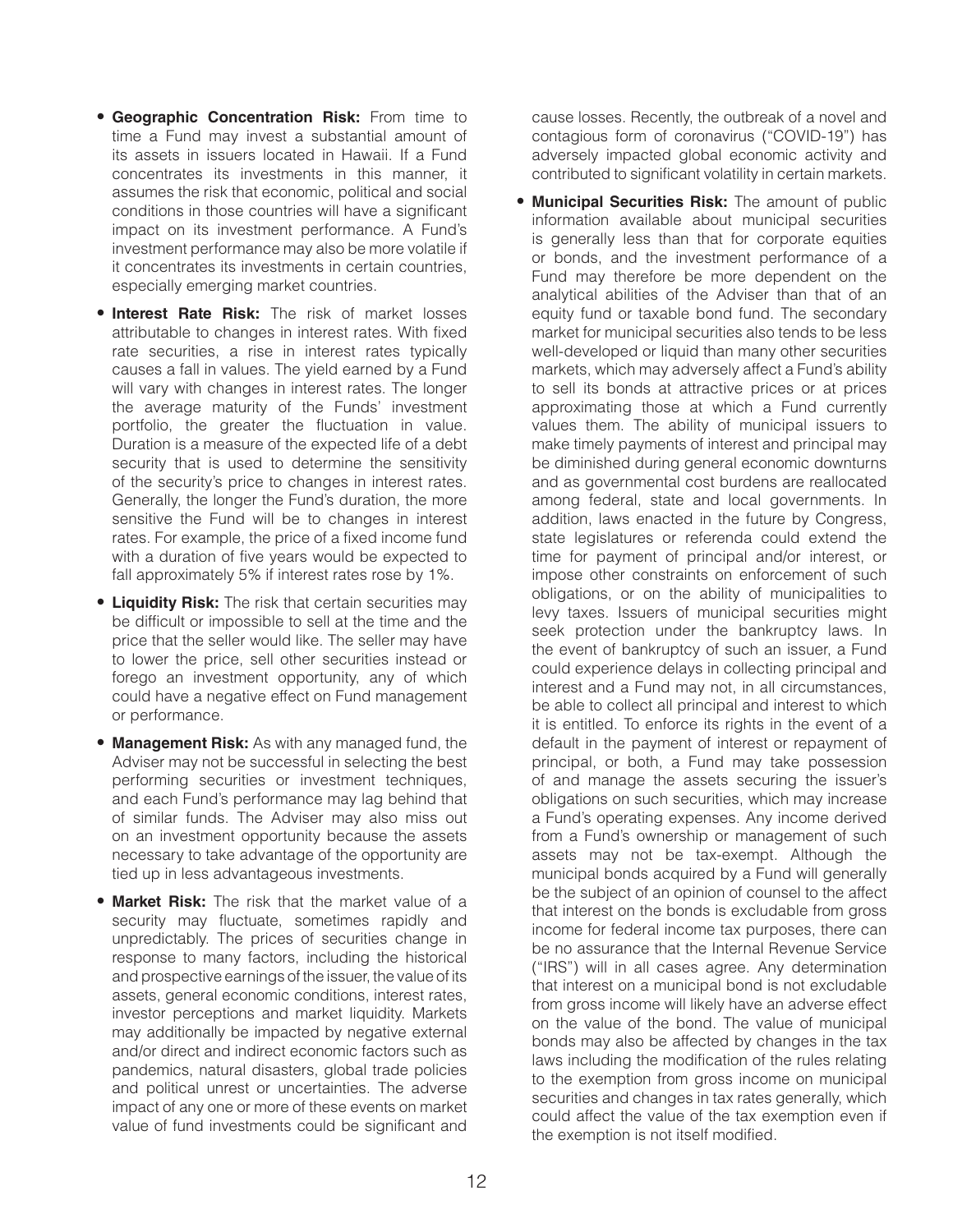The Funds invest significantly in municipal obligations of issuers located in Hawaii. The values of shares of the Funds therefore will be affected by economic and political developments in Hawaii.

- **Non-Diversification Risk:** Each Fund is "non-diversified" and, therefore, may invest a greater percentage of its assets in the securities of a single issuer than mutual funds that are classified as "diversified." Funds that invest in a relatively small number of issuers are more susceptible to risks associated with a single economic, political or regulatory occurrence than a more diversified portfolio might be. Some of those issuers also may present substantial credit or other risks.
- **Prepayment Risk:** The risk that a debt security may be paid off and proceeds invested earlier than anticipated. Depending on market conditions, the new investments may or may not carry the same interest rate.
- **Rating Agency Risk:** Investment grade debt securities may be downgraded by a major rating agency to below investment grade status, which would increase the risk of holding these securities. In addition, a rating may become stale in that it fails to reflect changes to an issuer's financial condition. Ratings represent the rating agency's opinion regarding the quality of the security and are not a guarantee of quality. Rating agencies may fail to make timely credit ratings in response to subsequent events. In addition, ratings agencies are subject to an inherent conflict of interest because they are often compensated by the same issuers whose securities they grade.
- **Valuation Risk:** The risk that a Fund has valued certain of its securities at a higher price than it can sell them.

## **OTHER RISKS**

In addition to the principal risks described above, the Funds may also be subject to the following additional risk.

• **Cyber Security Risk:** As part of its business, the Adviser processes, stores and transmits large amounts of electronic information, including information relating to the transactions of the Funds. The Adviser and Funds may be susceptible to operational and information security risk. Cyber security failures or breaches of the Adviser and Funds' other service providers have the ability to cause disruptions and impact business operations, potentially resulting in financial losses, the inability of the Funds' shareholders to transact business, violations of applicable privacy and other laws, regulatory fines, penalties and/or reputational damage. The Funds and their shareholders could be negatively impacted as a result.

## **Disclosure of Portfolio Holdings**

A description of the Funds' policies and procedures with respect to the disclosure of the Funds' portfolio securities is available in the Funds' SAI which is available, free of charge, by calling Shareholder Services toll-free at (888) 678-6034. The SAI may also be viewed or downloaded, free of charge, on the Funds' website at *https://www.boh.com/personal/mutual-funds* or from the EDGAR database on the SEC's website at *www.sec.gov*.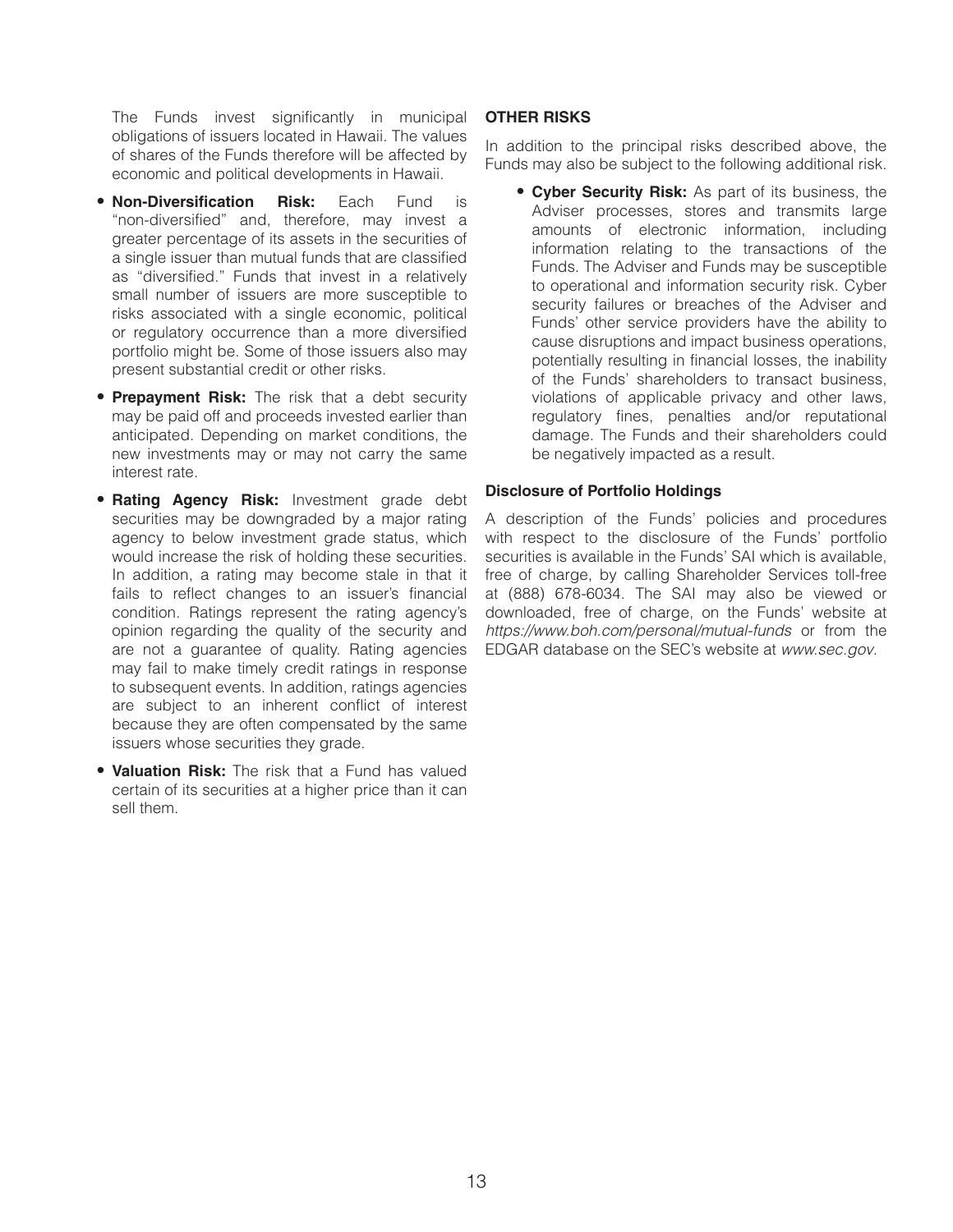## **MORE INFORMATION ABOUT MANAGEMENT OF THE FUNDS**

The Board of Trustees of the Trust supervises the management, activities and affairs of the Funds and has approved contracts with various organizations to provide, among other services, the day-to-day management required by the Funds and their shareholders.

## **INVESTMENT ADVISER**

The Asset Management Group of Bank of Hawaii (the "Adviser") is a registered investment adviser located at 111 South King Street, 4th Floor, Honolulu, Hawaii 96813. As of June 30, 2021, the Adviser had approximately \$1.2 billion in assets under management. The Adviser, subject to the general oversight of the Board of Trustees, has overall responsibility for directing the investments of each Fund in accordance with its investment objective, policies and limitations. For the fiscal year ended April 30, 2021, the Adviser waived its entire advisory fee with respect to each Fund.

A discussion of the basis for the Board of Trustees' approval of the investment management contract between the Adviser and the Trust, on behalf of the Funds is available in the Funds' annual report to shareholders for the fiscal year ended April 30, 2021.

## **PORTFOLIO MANAGER**

**Janet Katakura** is responsible for the day-to-day management of the Funds. Ms. Katakura, Vice President and Senior Portfolio Manager, has been with Bank of Hawaii for thirty eight years.

The Funds' SAI provides additional information about the portfolio manager's compensation, other accounts managed by the portfolio manager and the portfolio manager's ownership of securities in the Funds.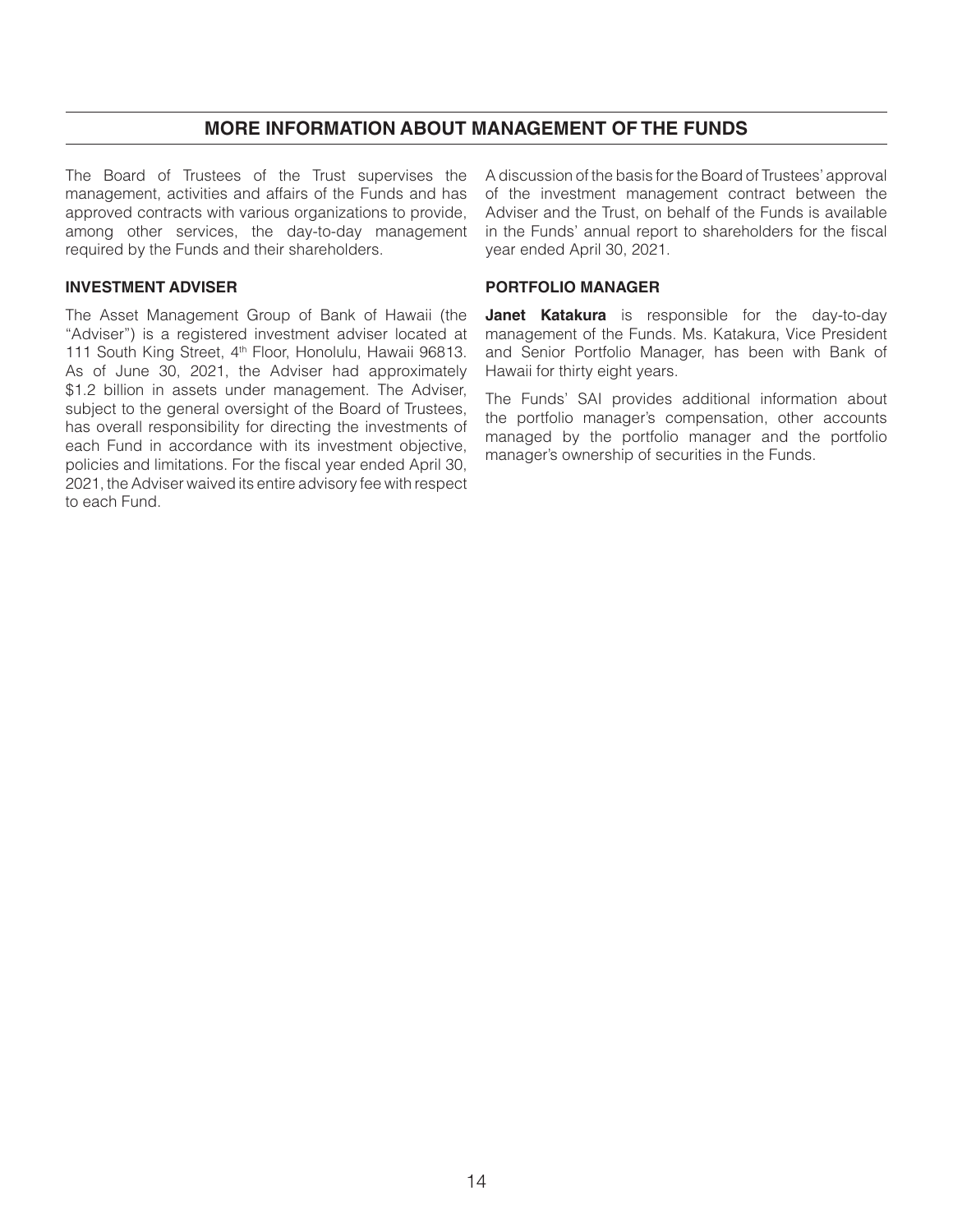## **SHAREHOLDER INFORMATION**

## **PRICING OF SHARES**

The price of each Fund's shares is based on its NAV. Each Fund values its assets, based on current market values when such values are available. The NAV per share of a Fund is calculated as follows:

> $NAV$ Value of Assets Attributable to the Shares - Value of Liabilities Attributable to the Shares

> > Number of Outstanding Shares

Each Fund's NAV per share is calculated once daily as of the close of regular trading on the Exchange (typically 4:00 p.m., Eastern time) on each business day (i.e., a day that the Exchange is open for business). The Exchange is generally open on Monday through Friday, except national holidays. The price at which a purchase, redemption or exchange is effected is based on the next calculation of NAV after the order is received in good form by an authorized financial institution or the transfer agent, plus any applicable sales charges.

Each Fund's fixed income securities are valued based on market quotations, which are furnished by an independent pricing service. Fixed income securities having remaining maturities of 60 days or less are valued at amortized cost, which approximates market value. Investments in any mutual fund are valued at their respective NAVs as determined by those mutual funds each business day (which may use fair value pricing as disclosed in their prospectuses).

Securities that do not have a readily available current market value are valued in good faith under the direction of the Board of Trustees. The Board of Trustees has adopted methods for valuing securities and other assets in circumstances where market quotes are not readily available and has delegated to the Adviser the responsibility for applying the valuation methods. In the event that market quotes are not readily available, and the security or asset cannot be valued pursuant to one of the valuation methods, the value of the security or asset will be determined in good faith by the Adviser. On a quarterly basis, the Adviser's fair valuation determinations will be reviewed by the Trust's Valuation Committee. The Trust's policy is intended to result in a calculation of a Fund's NAV that fairly reflects security values as of the time of pricing. However, fair values determined pursuant to the Fund's procedures may not accurately reflect the price that the Fund could obtain for a security if it were to dispose of that security as of the time of pricing.

Market quotes are considered not readily available in circumstances where there is an absence of current or reliable market-based data (e.g., trade information, bid/asked information, broker quotes), including where events occur after the close of the relevant market, but prior to the close of the Exchange, that materially affect the values of a Fund's securities or assets. In addition, market quotes are considered not readily available when, due to extraordinary circumstances, an exchange or market on which a security trades does not open for trading for the entire day and no other market prices are available. The Board of Trustees has delegated to the Adviser the responsibility for monitoring significant events that may materially affect the values of a Fund's securities or assets and for determining whether the value of the applicable securities or assets should be re-evaluated in light of such significant events. The SEC recently adopted new Rule 2a-5 under the 1940 Act, which will establish an updated regulatory framework for registered investment company valuation practices and may impact the Funds' valuation policies. The Funds will not be required to comply with the new rule until September 8, 2022.

## **PURCHASE OF SHARES**

Shares are offered on a continuous basis by the Funds' principal underwriter, Foreside Funds Distributors LLC (the "Underwriter") and are sold without any sales charges. There is no minimum initial investment in a Fund. The Funds do not charge any sales loads, deferred sales loads or other fees, such as 12b-1 fees, in connection with the purchase of shares. You may purchase shares as specified below.

Class Y shares are available to Bank of Hawaii and its affiliated and correspondent banks acting on behalf of customers having a qualified trust account, employee benefit account or other qualifying account at the institution. Class Y shares may not be purchased by individual investors, either directly or through brokerage accounts. If you purchase Class Y shares through a financial intermediary, you may be charged a transaction-based fee or other fee for the services of such organization.

In the event your financial intermediary modifies or terminates its relationship with the Trust, your shares may be redeemed by the Trust unless you make arrangements to (a) transfer your Fund shares to another financial intermediary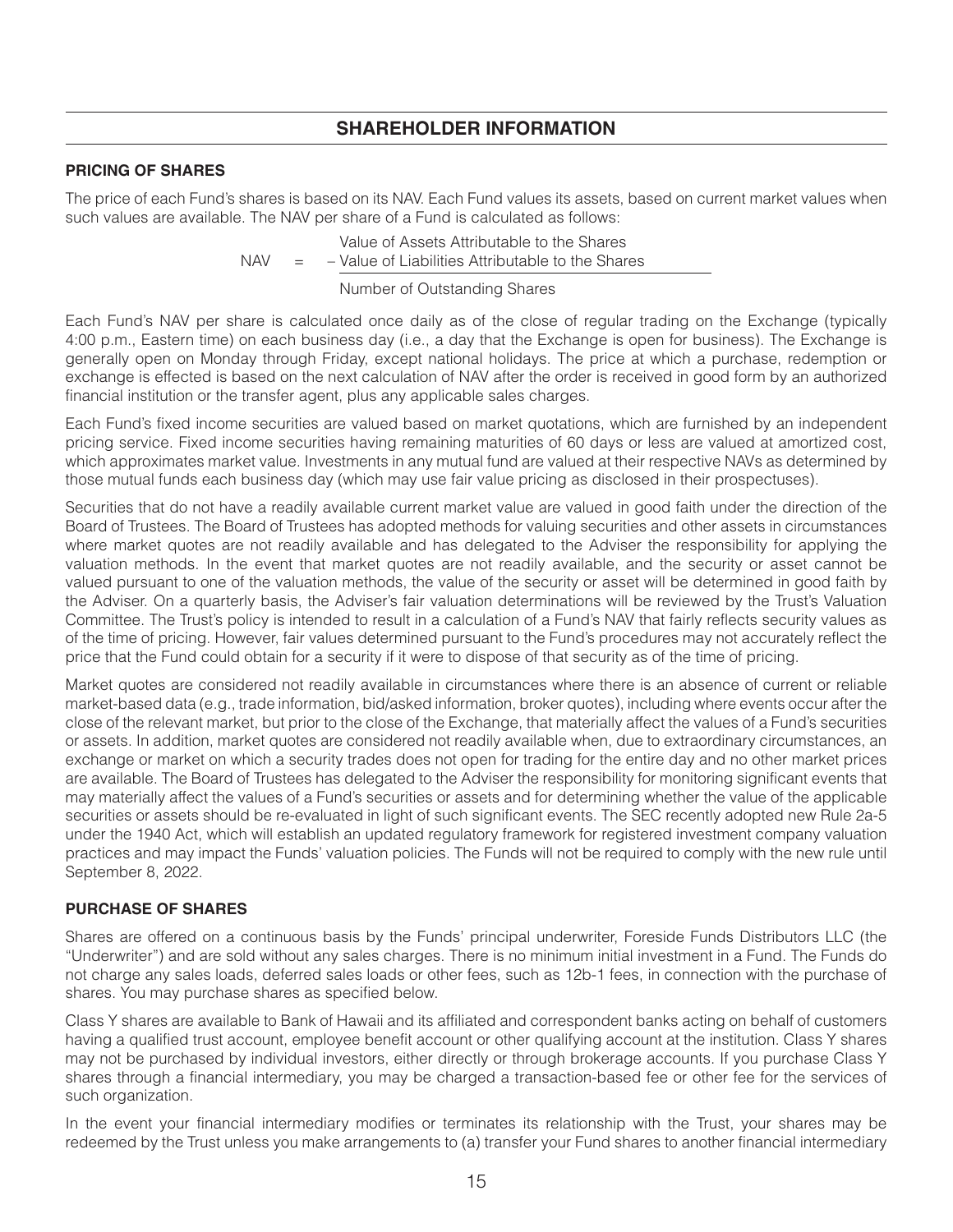that is authorized to process Fund orders or (b) establish a direct account with the Trust's transfer agent by following the instructions under "To Open An Account." To open an account directly with a Fund, you must meet the minimum initial investment amount or, if available, exchange your shares for shares of another class in which you are eligible to invest.

In addition, the availability of certain classes of shares may be limited to certain intermediary platforms, which means that your eligibility to purchase a specific class of Fund shares may depend on whether your intermediary offers that class.

The Trust is not to be responsible for any loss in an investor's account or tax liability resulting from an involuntary redemption.

## **TO OPEN AN ACCOUNT**

## **By Mail**

Complete the application and mail it to BNY Mellon Investment Servicing (US) Inc. ("BNY Mellon Investment Servicing") at the address noted below, together with a check payable to the applicable Fund. Mail the application and your check to:

**Regular Mail:** Pacific Capital Funds c/o BNY Mellon Investment Servicing P.O. Box 9829 Providence, RI 02940-8029

## **Overnight Mail:**

Pacific Capital Funds c/o BNY Mellon Investment Servicing 4400 Computer Drive Westborough, MA 01581-1722 (888) 678-6034

The Funds will only accept checks drawn in U.S. dollars on domestic banks. The Funds will not accept any of the following: cash or cash equivalents, money orders, traveler's checks, cashier's checks, bank checks, official checks and treasurer's checks, payable through checks, third party checks and third party transactions.

While the Funds do not generally accept foreign investors, it may in instances where either (i) an intermediary makes shares of a Fund available or (ii) the transfer agent, in the case of a direct to Fund subscription, has satisfied its internal procedures with respect to the establishment of foreign investor accounts. Please contact the Adviser at (808) 694-4444 for more information.

The USA PATRIOT Act requires financial institutions, including the Fund, to adopt certain policies and programs to prevent money-laundering activities, including procedures to verify the identity of customers opening new accounts. As requested on the application, you must supply your full name, date of birth, social security number, and permanent street address. If you are opening the account in the name of a legal entity (e.g., partnership, limited liability company, business trust, corporation, etc.), you must also supply the identity of the beneficial owners. This information will assist the Fund in verifying your identity. Until such verification is made, the Fund may temporarily limit additional share purchases. In addition, the Fund may limit additional share purchases or close an account if it is unable to verify a shareholder's identity. As required by law, the Fund may employ various procedures, such as comparing the information to fraud databases or requesting additional information or documentation from you, to ensure that the information supplied by you is correct.

## **By Wire**

To make a same-day wire investment, call Shareholder Services toll-free at (888) 678-6034 before 4:00 p.m. Eastern time for current wire instructions. An account number will be assigned to you. Your wire must be received by the stock market close, typically 4:00 p.m. Eastern time, to receive that day's price per share. Your bank may charge a wire fee.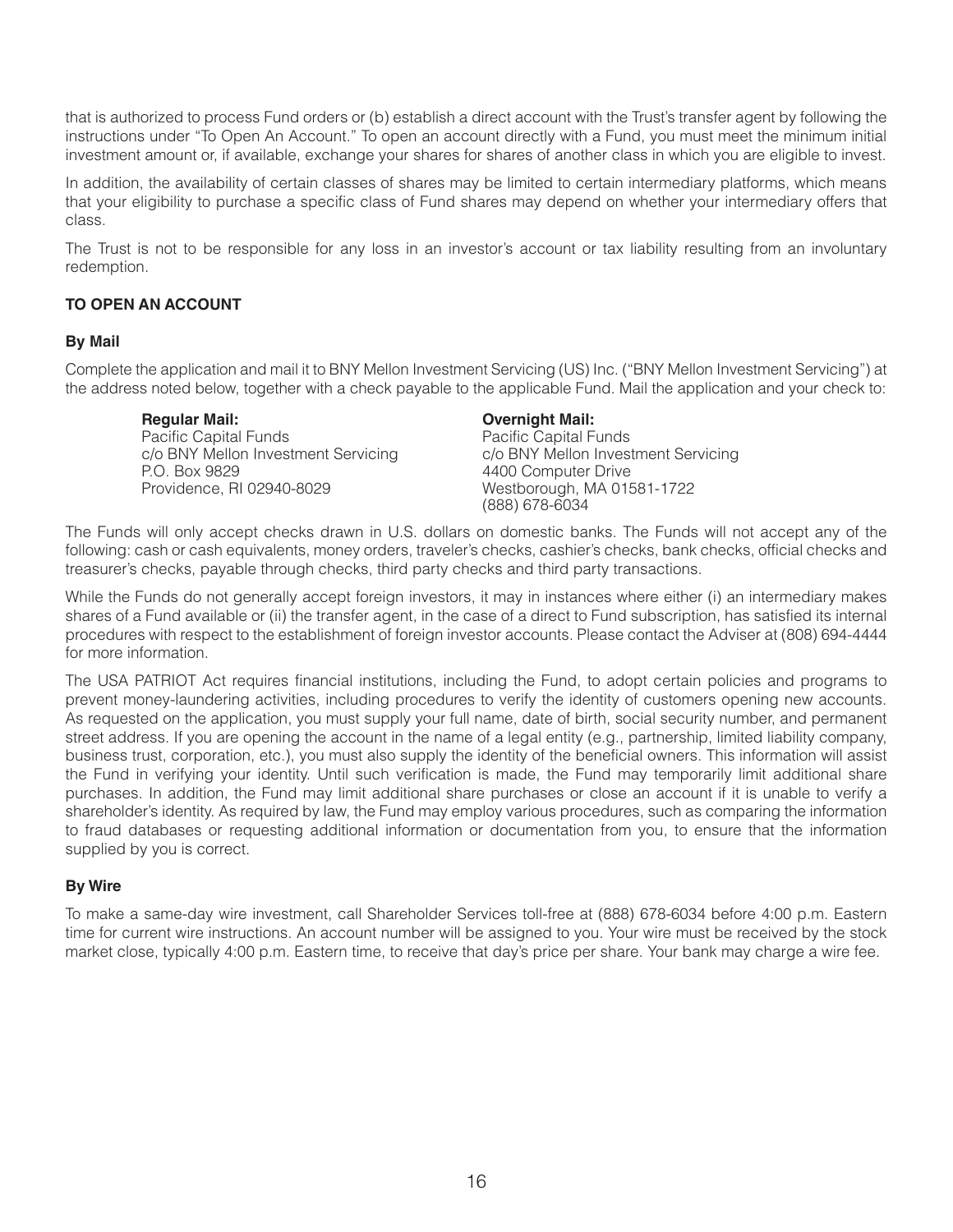## **TO ADD TO AN ACCOUNT**

## **By Mail**

Fill out an investment slip from a previous confirmation and write your account number on your check. Mail the slip and your check to:

**Regular Mail:** Pacific Capital Funds c/o BNY Mellon Investment Servicing P.O. Box 9829 Providence, RI 02940-8029

**Overnight Mail:** Pacific Capital Funds c/o BNY Mellon Investment Servicing 4400 Computer Drive Westborough, MA 01581-1722 (888) 678-6034

## **By Wire**

Please call Shareholder Services toll-free at (888) 678-6034 for current wire instructions. The wire must be received by the stock market close, typically 4:00 p.m. Eastern time, for same day processing. Your bank may charge a wire fee.

## **Automated Clearing House (ACH) Purchase**

Current shareholders may purchase additional shares via Automated Clearing House ("ACH"). To have this option added to your account, please send a letter to the applicable Fund requesting this option and supply a voided check for the bank account. Only bank accounts held at domestic institutions that are ACH members may be used for these transactions.

You may not use ACH transactions for your initial purchase of Fund shares. ACH purchases will be effective at the closing price per share on the business day after the order is placed. The Funds may alter, modify or terminate this purchase option at any time.

Shares purchased by ACH will not be available for redemption until the transactions have cleared. Shares purchased via ACH transfer may take up to 15 days to clear.

## **Purchase Price**

Class Y shares of each Fund are sold at the NAV next determined after receipt of the request in good order. "Good Order" means that the purchase request is complete and includes all required information.

## **Financial Intermediaries**

You may purchase shares of a Fund through a financial intermediary who may charge you a commission on your purchase, may charge additional fees, and may require different minimum investments or impose other limitations on buying and selling shares. "Financial intermediaries" include brokers, dealers, banks (including bank trust departments), insurance companies, investment advisers, financial advisers, financial planners, retirement or 401(k) plan administrators, their designated intermediaries and any other firm having a selling, administration or similar agreement. If you purchase shares through a financial intermediary, that party is responsible for transmitting orders by close of business and may have an earlier cut-off time for purchases and sale requests. Purchase and redemption orders placed through a financial intermediary will be deemed to have been received and accepted by a Fund when the financial intermediary accepts the order. It is the responsibility of the financial intermediary or nominee to promptly forward purchase or redemption orders and payments to the Funds. Customer orders are required to be priced at the Fund's NAV next computed after the authorized financial intermediary or its authorized representatives' receipt of the order to buy or sell. Financial intermediaries may also designate other intermediaries to accept purchase and redemption orders on a Fund's behalf. Consult your investment representative for specific information.

It is the responsibility of the financial intermediary to transmit orders for the purchase of shares by its customers to the transfer agent and to deliver required funds on a timely basis, in accordance with the procedures stated above.

In the event your financial intermediary modifies or terminates its relationship with the Trust, your shares may be subject to involuntary redemption unless you make arrangements to (a) transfer your Fund shares to another financial intermediary that is authorized to process Fund orders or (b) establish a direct account with the Trust's transfer agent by following the instructions under "To Open An Account."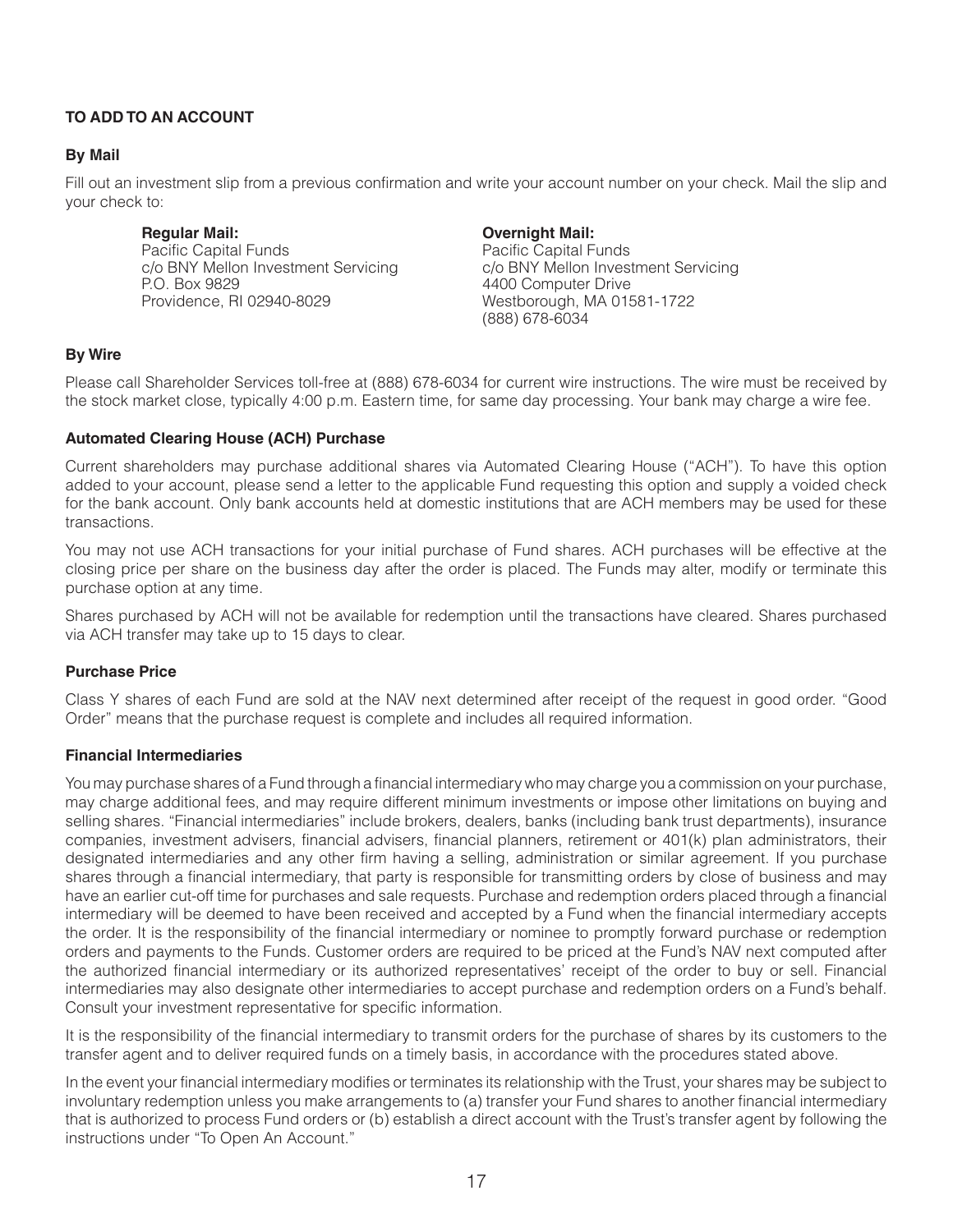**Networking and Sub-Transfer Agency Fees.** A Fund may also directly enter into agreements with financial intermediaries pursuant to which it will pay the financial intermediary for services such as networking or sub-transfer agency, including the maintenance of "street name" or omnibus accounts and related sub-accounting, record-keeping and administrative services provided to such accounts. Payments made pursuant to such agreements are generally based on either (1) a percentage of the average daily net assets of clients serviced by such financial intermediary, or (2) the number of accounts serviced by such financial intermediary. Any payments made pursuant to such agreements are in addition to, rather than in lieu of, Rule 12b-1 distribution or shareholder service fees the financial intermediary may also be receiving. From time to time, the Adviser or its affiliates may pay a portion of the fees for networking or sub-transfer agency at its or their own expense and out of its or their own resources. These payments may be material to financial intermediaries relative to other compensation paid by a Fund and/or the Underwriter, the Adviser and their affiliates. The payments described above may differ and may vary from amounts paid to the Trust's transfer agent for providing similar services to other accounts. The financial intermediaries are not audited by the Funds, the Adviser or their service providers to determine whether such intermediary is providing the services for which they are receiving such payments.

**Additional Compensation to Financial Intermediaries.** The Adviser, and, from time to time, affiliates of the Adviser may also, at their own expense and out of their own resources, provide additional cash payments to financial intermediaries who sell shares of a Fund. These additional cash payments are payments over and above sales commissions or reallowances, distribution fees or servicing fees (including networking, administration and sub-transfer agency fees) payable to a financial intermediary which are disclosed elsewhere in this Prospectus. These additional cash payments are generally made to financial intermediaries that provide sub-accounting, sub-transfer agency, shareholder or administrative services or marketing support. Marketing support may include: (i) access to sales meetings or conferences, sales representatives and financial intermediary management representatives; (ii) inclusion of a Fund on a sales list, including a preferred or select sales list, or other sales programs to which financial intermediaries provide more marketing support than to other sales programs on which the Adviser or its affiliates may not need to make additional cash payments to be included; (iii) promotion of the sale of a Fund's shares in communications with a financial intermediaries' customers, sales representatives or management representatives; and/or (iv) other specified services intended to assist in the distribution and marketing of a Fund's shares. These additional cash payments also may be made as an expense reimbursement in cases where the financial intermediary provides shareholder services to Fund shareholders. The Adviser and its affiliates may also pay cash compensation in the form of finders' fees or referral fees that vary depending on the Funds and the dollar amount of shares sold.

The amount and value of additional cash payments vary for each financial intermediary. The additional cash payment arrangement between a particular financial intermediary and the Adviser or its affiliates may provide for increased rates of compensation as the dollar value of a Fund's shares sold or invested through such financial intermediary increases. The availability of these additional cash payments, the varying fee structure within a particular additional cash payment arrangement and the basis for and manner in which a financial intermediary compensates its sales representatives may create a financial incentive for a particular financial intermediary and its sales representatives to recommend a Fund's shares over the shares of other mutual funds based, at least in part, on the level of compensation paid. A financial intermediary and its sales representatives may have similar financial incentives to recommend a particular class of a Fund's shares over other classes of such Fund's shares. You should consult with your financial adviser and review carefully any disclosure by the financial firm as to compensation received by your financial adviser.

Although a Fund may use financial firms that sell Fund shares to effect portfolio transactions for the Fund, the Fund and the Adviser will not consider the sale of Fund shares as a factor when choosing financial firms to effect those transactions.

For more information about these additional cash payments made to financial intermediaries, please refer to the section entitled "Additional Compensation to Financial Intermediaries" located in the SAI.

## **Rights Reserved by the Funds**

The Funds reserve the right to:

- reject any purchase order;
- suspend the offering of shares;
- vary the initial and subsequent investment minimums;
- waive the minimum investment requirement for any investor;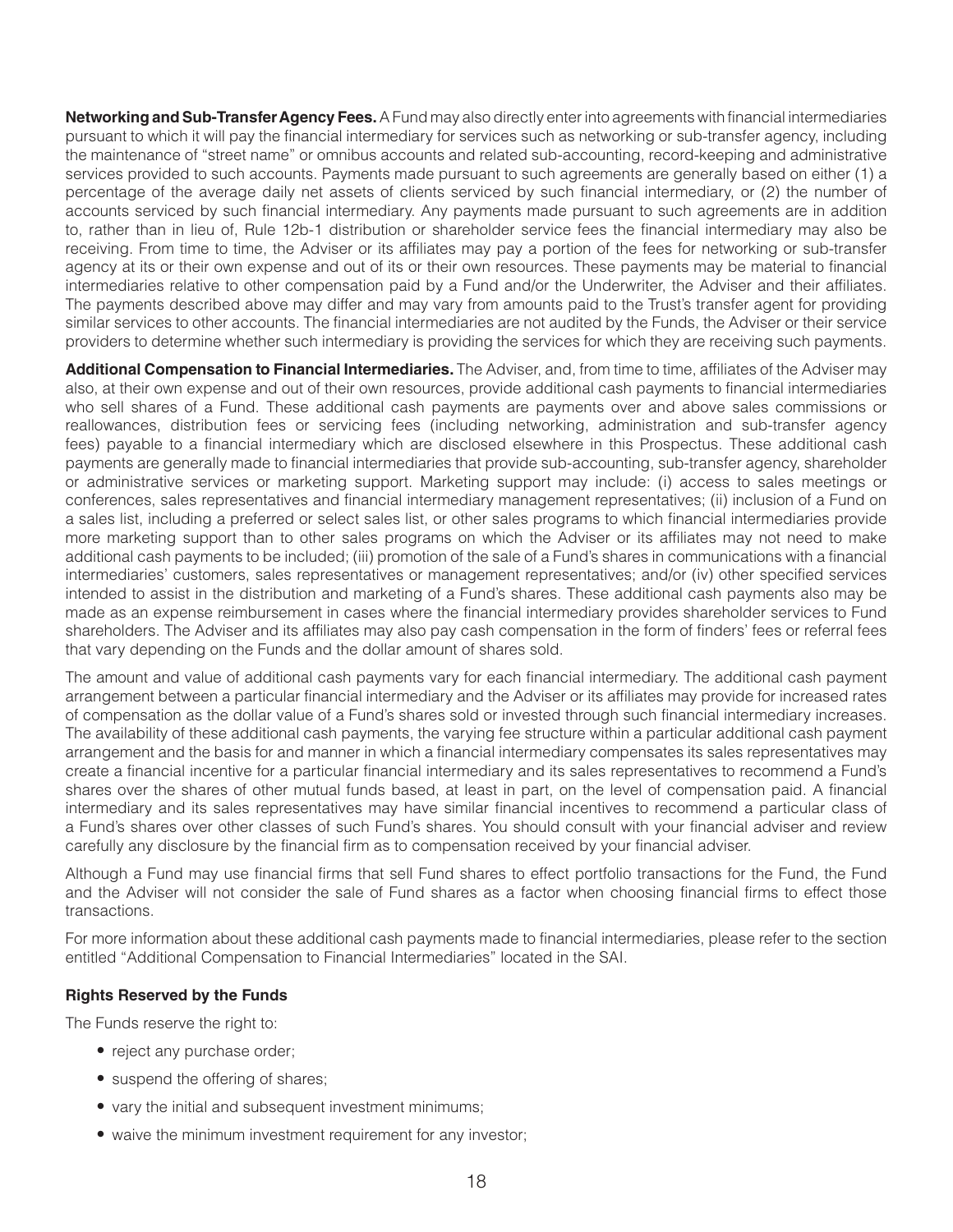- redeem accounts with balances below the minimum after 30 days' written notice;
- redeem your shares in the event your financial intermediary's relationship with the Trust is modified or terminated;
- subject to applicable law, redeem your shares in other circumstances determined by the Board to be in the best interest of the Trust; and
- redeem your shares if you hold your shares through a financial intermediary and you propose to transfer your shares to another financial intermediary that does not have a relationship with the Trust.

The Trust will not be responsible for any loss in an investor's account or tax liability resulting from an involuntary redemption.

## **Market Timing and Frequent Trading Policy**

The Funds discourage frequent purchases and redemptions, and the Board of Trustees has adopted policies and procedures consistent with such position. The Funds are not designed to accommodate market timing or short-term trading. Frequent or excessive trades into or out of a Fund in an effort to anticipate changes in market prices of its investment portfolio is generally referred to as "market timing." Market timing can adversely impact the ability of the Adviser to invest assets in an orderly manner, which in turn may adversely impact the expenses and the performance of the Funds. These expenses are borne by all Fund shareholders, including long-term investors who do not generate such costs. Specifically, frequent trading may result in the Funds engaging in activities to a greater extent than they otherwise would, such as maintaining higher cash balances, using a line of credit and trading in portfolio securities, each of which may increase expenses and decrease performance. This occurs when market timers attempt to trade Fund shares when the NAVs of the Funds do not reflect the value of the underlying portfolio securities.

To deter market timing and to minimize harm to the Funds and their shareholders, the Funds reserve the right to restrict, reject or cancel, without prior notice, any purchase order by market timers or by those persons the Funds believe are engaging in similar trading activity that, in the judgment of the Funds or the Adviser, may be disruptive to the Funds. The Funds will not be liable for any loss resulting from rejected purchase orders. No waivers of the provisions of this policy established to detect and deter market timing and other excessive trading activity are permitted that would harm the Funds and their shareholders or would subordinate the interests of the Funds and their shareholders to those of the Adviser or any affiliated person or associated person of the Adviser.

The Funds' Chief Compliance Officer ("CCO") reviews on an as-needed basis, as determined by the CCO in coordination with the Adviser and other service providers, available information related to the trading activity in the Funds in order to assess the likelihood that the Funds may be the target of market timing or similar trading practices. If, in the CCO's judgment, the Funds or the Adviser detect excessive, short-term trading, the Funds may reject or restrict a purchase request and may further seek to close the investor's account. The Funds may modify their procedures from time to time without prior notice regarding the detection of excessive trading or to address specific circumstances. The Funds will apply its procedures in a manner that, in the Funds' judgment, will be uniform.

There is no guarantee that the Funds or their agents will be able to detect frequent trading activity or the shareholders engaged in such activity, or, if it is detected, to prevent its recurrence.

In order for a financial intermediary to purchase shares of the Funds for an "omnibus" account, in nominee name or on behalf of another person, the Funds will enter into shareholder information agreements with such financial intermediary or its agent. These agreements require each financial intermediary to provide the Funds access, upon request, to information about underlying shareholder transaction activity in these accounts and the Shareholder's Taxpayer Identification Number (or International Taxpayer Identification Number or other government issued identifier). If a shareholder information agreement has not been entered into by a financial intermediary, such financial intermediary will be prohibited from purchasing Fund shares for an "omnibus" account, in nominee name or on behalf of another person. If necessary, the Funds may prohibit additional purchases of Fund shares by a financial intermediary or by certain customers of the financial intermediary. Financial intermediaries may also monitor their customers' trading activities in the Funds. The criteria used by intermediaries to monitor for excessive trading may differ from the criteria used by the Funds. If a financial intermediary fails to enforce the Funds' excessive trading policies, the Funds may take certain actions, including terminating the relationship.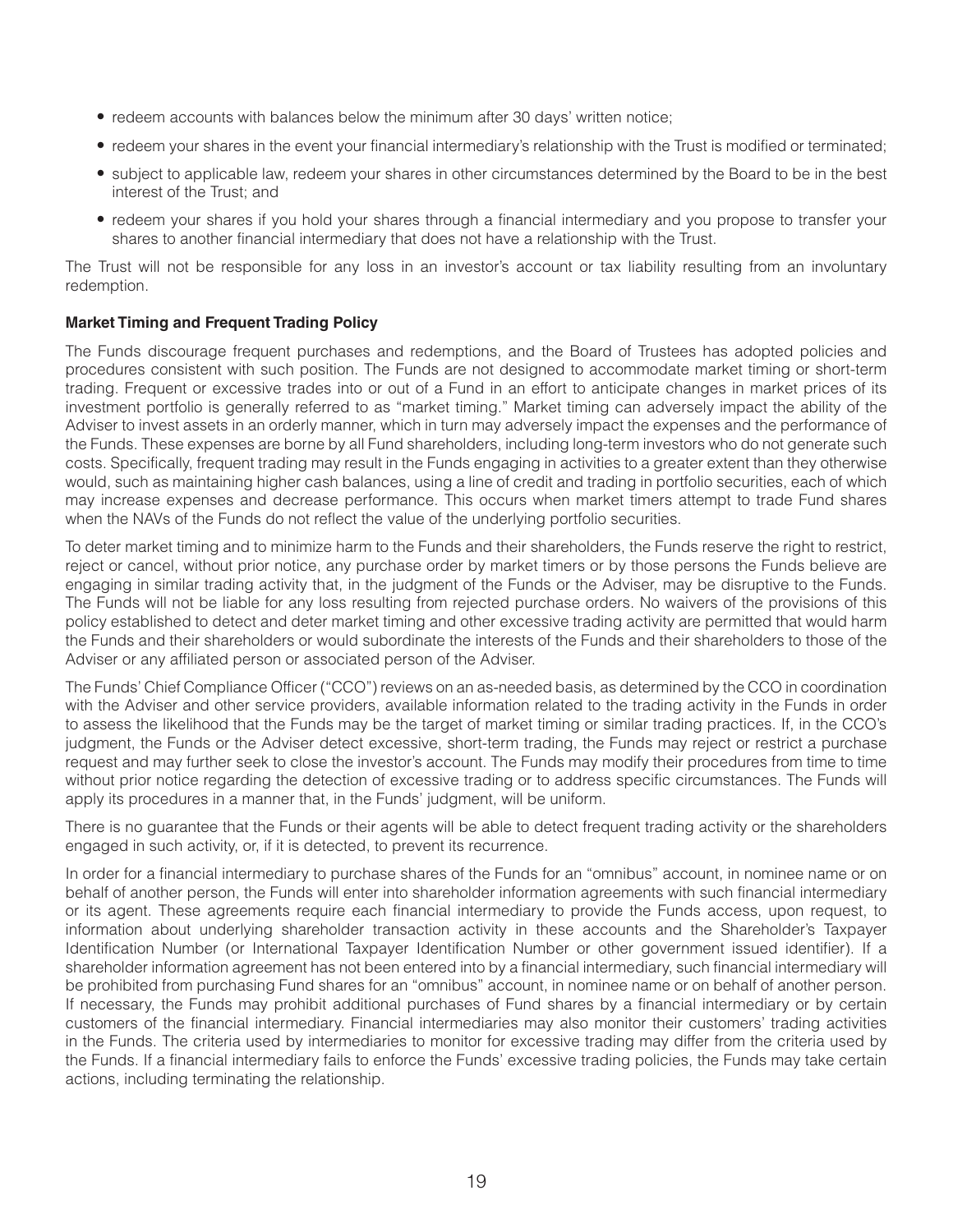## **REDEMPTION OF SHARES**

You may "redeem" or sell your shares on any day the Exchange is open, either directly through the Funds' transfer agent, BNY Mellon Investment Servicing, or through your broker-dealer. The price you receive will be the NAV next calculated after receipt of the request in good order. "Good Order" means that the redemption request is complete and includes all accurate required information including any medallion signature guarantees, if necessary.

## **Redemption Policies**

Payment for redemptions of Fund shares is usually made within one business day, but not later than seven calendar days after receipt of your redemption request, unless the check used to purchase the shares has not yet cleared. Each Fund may suspend the right of redemption or postpone the date of payment for more than seven days during any period when: (1) trading on the Exchange is restricted or the Exchange is closed for other than customary weekends and holidays; (2) the SEC has, by order, permitted such suspension for the protection of a Fund's shareholders; or (3) an emergency exists, as determined by the SEC, making disposal of portfolio securities or valuation of net assets of a Fund not reasonably practicable. Each Fund will automatically redeem shares if a purchase check is returned for insufficient funds and the shareholder's account will be charged for any loss. The Funds reserve the right to reject any third party check.

Under normal market conditions, each Fund generally meets redemption requests through its holdings of cash or cash equivalents or by selling a portion of the Fund's holdings consistent with its investment strategy. The Funds generally pay redemptions proceeds in cash; however, each Fund reserves the right to honor certain redemptions "in-kind" with securities, rather than cash. A Fund is more likely to redeem in-kind to meet large redemption requests or during times of market stress.

## **TO REDEEM FROM YOUR ACCOUNT**

## **By Mail**

To redeem your shares by mail:

- Write a letter of instruction that includes: the name of the applicable Fund, your account number, the name(s) in which the account is registered and the dollar value or number of shares you wish to sell.
- Include all signatures and any additional documents that may be required.
- Mail your request to:

| <b>Regular Mail:</b>                | <b>Overnight Mail:</b>              |
|-------------------------------------|-------------------------------------|
| Pacific Capital Funds               | Pacific Capital Funds               |
| c/o BNY Mellon Investment Servicing | c/o BNY Mellon Investment Servicing |
| P.O. Box 9829                       | 4400 Computer Drive                 |
| Providence, RI 02940-8029           | Westborough, MA 01581-1722          |
|                                     | (888) 678-6034                      |

- A check will be mailed to the name(s) and address in which the account is registered and may take up to seven days.
- The Funds may require additional documentation or a medallion signature guarantee on any redemption request to help protect against fraud.
- The Funds require a medallion signature guarantee if the written redemption exceeds \$100,000, the address of record has changed within the past 30 days or the proceeds are to be paid to a person other than the account owner of record.

## **By Telephone**

To redeem your shares by telephone, call Shareholder Services toll-free at (888) 678-6034. The proceeds will be paid to the registered owner: (1) by mail at the address on the account, or (2) by wire to the pre-designated bank account on the account. To use the telephone redemption privilege, you must have selected this service on your original account application or submitted a subsequent medallion signature guaranteed request in writing to add this service to your account. The Funds and BNY Mellon Investment Servicing reserve the right to refuse any telephone transaction when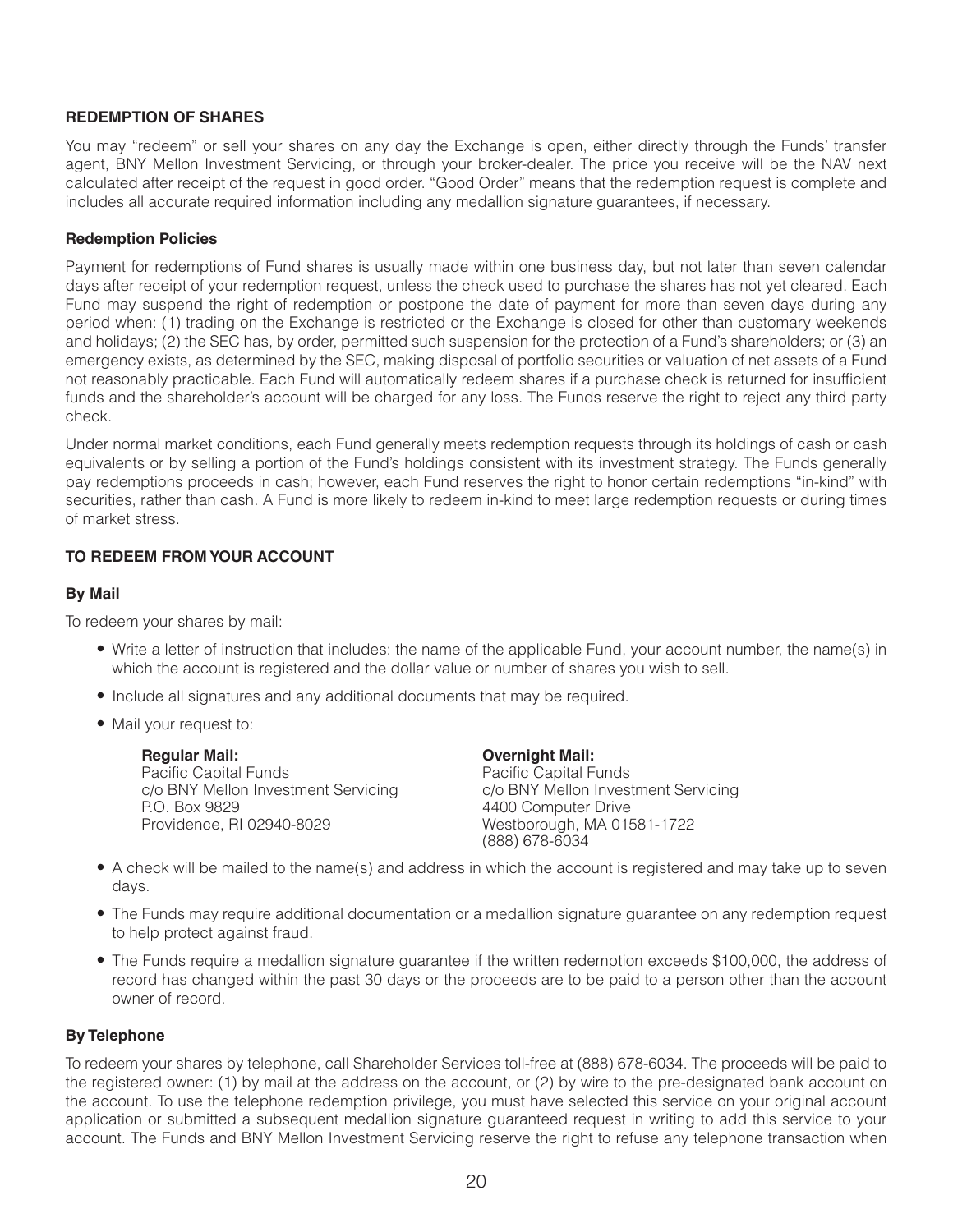they are unable to confirm to their satisfaction that a caller is the account owner or a person preauthorized by the account owner. BNY Mellon Investment Servicing has established security procedures to prevent unauthorized account access. Neither the Funds nor any of their service contractors will be liable for any loss or expense in acting upon telephone instructions that are reasonably believed to be genuine. The telephone transaction privilege may be suspended, limited, modified or terminated at any time without prior notice by the Funds or BNY Mellon Investment Servicing.

## **By Wire**

In the case of redemption proceeds that are wired to a bank, the Funds transmit the payment only on days that commercial banks are open for business and only to the bank and account previously authorized on your application or your medallion signature guaranteed letter of instruction. The Funds and BNY Mellon Investment Servicing will not be responsible for any delays in wired redemption proceeds due to heavy wire traffic over the Federal Reserve System. Each Fund reserves the right to refuse a wire redemption if the Fund believes it is advisable to do so. You may also have your redemption proceeds sent to your bank via ACH. BNY Mellon Investment Servicing does not charge for this service; however, please allow 2 to 3 business days for the transfer of money to reach your banking institution.

## **Selling Recently Purchased Shares**

If you wish to sell shares that were recently purchased by check, a Fund may delay mailing your redemption check for up to 15 business days after your redemption request to allow the purchase check to clear. Each Fund reserves the right to reject any redemption request for shares recently purchased by check that has not cleared, and a Fund may require that a subsequent request be submitted.

## **Late Trading**

Late trading is the practice of buying or selling Fund shares at the closing price after a Fund's NAV has been set for the day. Federal securities laws governing mutual funds prohibit late trading. The Funds have adopted trading policies designed to comply with requirements of the federal securities laws.

## **EXCHANGE OF SHARES**

Class Y shares of the Pacific Capital Tax-Free Securities Fund may be exchanged for Class Y shares of the Pacific Capital Tax-Free Short Intermediate Securities Fund.

Conversely, Class Y shares of the Pacific Capital Tax-Free Short Intermediate Securities Fund may be exchanged for Class Y shares of the Pacific Capital Tax-Free Securities Fund.

Redemption of shares through an exchange will be effected at the NAV per share next determined after the transfer agent receives your exchange request. A purchase of shares through an exchange will be effected at the NAV per share determined at that time or as next determined thereafter. An exchange will be treated as a sale for federal income tax purposes. See "More Information about Taxes" for a discussion of the tax effect on an exchange of shares.

Exchange transactions will be subject to requirements of the particular fund into which the exchange is made.

To obtain more information about exchanges, or to place exchange orders, contact the transfer agent, or, if your shares are held in an account with a financial intermediary, contact the financial intermediary. The Funds may terminate or modify the exchange offer described here and will give you 60 days' notice of such termination or modification.

## **TRANSACTION POLICIES**

## **Timing of Purchase or Sale Requests**

All requests received in good order by BNY Mellon Investment Servicing or authorized dealers of Fund shares before the close of regular trading on the Exchange, typically 4:00 p.m. Eastern time, will be executed the same day, at that day's NAV. Such orders received after the close of regular trading of the Exchange will be executed the following day, at that day's NAV. All investments must be in U.S. dollars. Purchase and redemption orders are executed only on days when the Exchange is open for trading. If the Exchange closes early, the deadlines for purchase and redemption orders are accelerated to the earlier closing time.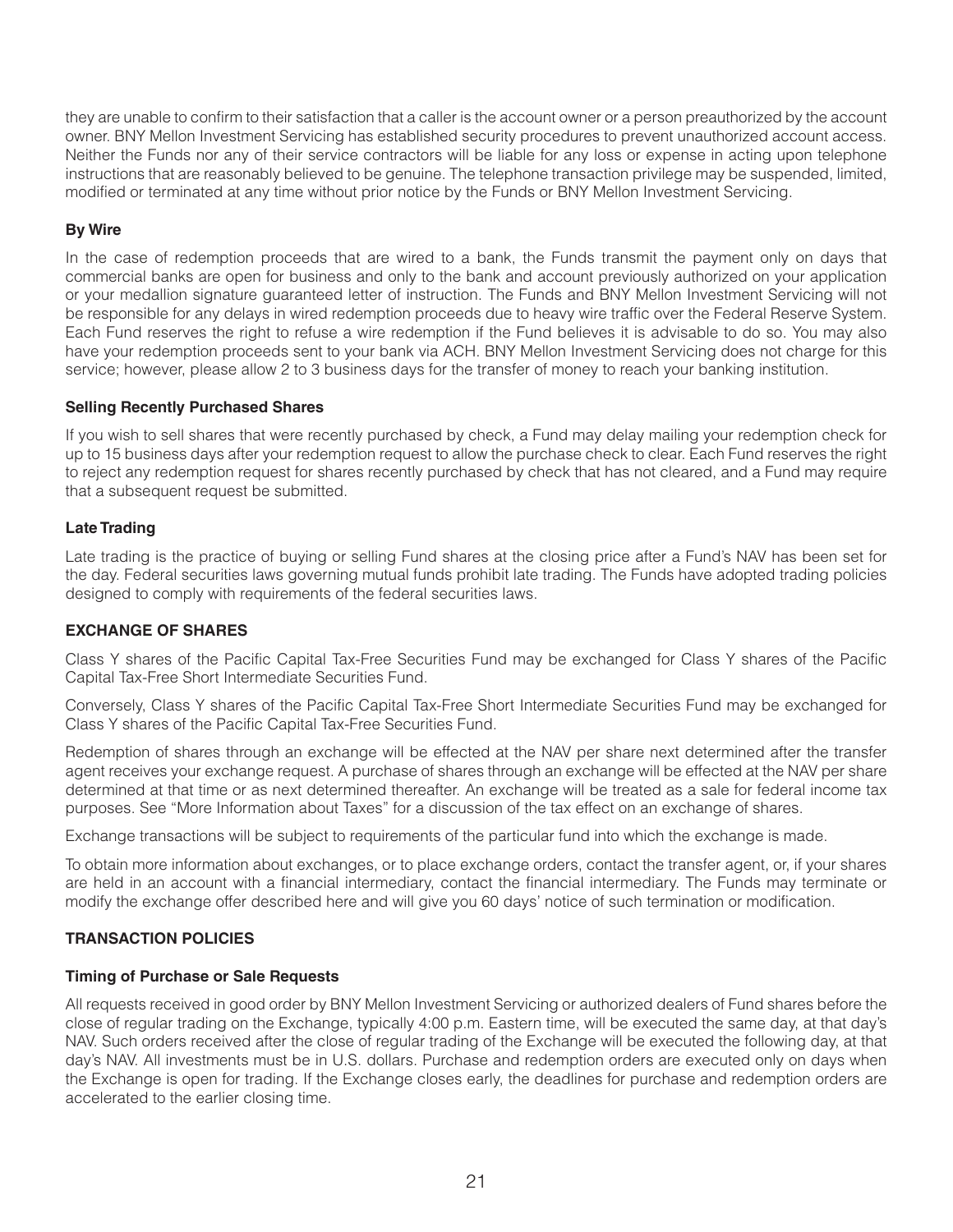## **New York Stock Exchange Closings**

The Exchange is typically closed for trading on New Year's Day, Martin Luther King, Jr. Day, Presidents' Day, Good Friday, Memorial Day, Independence Day, Labor Day, Thanksgiving Day and Christmas Day.

## **Investments through Financial Intermediaries/Nominees**

If you invest through a financial intermediary or nominee, such as a broker-dealer or financial adviser (rather than directly through a Fund), certain policies and fees regarding your investment in the Funds may be different than those described in this Prospectus. In the event your financial intermediary modifies or terminates its relationship with the Trust, your shares may be subject to involuntary redemption unless you make arrangements to (a) transfer your Fund shares to another financial intermediary that is authorized to process Fund orders or (b) establish a direct account with the Trust's transfer agent by following the instructions under "To Open An Account." Financial intermediaries and nominees may charge transaction fees, may charge you a commission on your purchase, and may set minimum investments or other limitations or procedures on buying or selling shares; however, in the event that your financial intermediary modifies or terminates its relationship with the Trust and you chose to open an account directly with a Fund, you must meet the minimum initial investment amount or, if available, exchange your shares for shares of another class in which you are eligible to invest. It is the responsibility of the financial intermediary or nominee to promptly forward purchase or redemption orders and payments to the Funds. You will not be charged any additional fees by the Funds (other than those described in this Prospectus) if you purchase or redeem shares directly through the Funds' transfer agent, BNY Mellon Investment Servicing.

Contact your financial intermediary for specific information regarding the availability and suitability of various account options described throughout this Prospectus. Contact your financial intermediary for specific information with respect to the financial intermediary's policies regarding minimum purchase and minimum balance requirements and involuntary redemption, which may differ from what is described throughout this Prospectus.

## **Medallion Signature Guarantees**

The Funds may require additional documentation for the redemption of shares of the Funds held in corporate, partnership or fiduciary accounts, or medallion signature guarantees for certain types of transfer requests or account registration changes. A medallion signature guarantee helps protect against fraud. A medallion signature guarantee is required if the written redemption exceeds \$100,000, the address of record has changed within the past 30 days, or the proceeds are to be paid to a person other than the account owner of record. When a Fund requires a signature guarantee, a medallion signature must be provided. A medallion signature guarantee may be obtained from a domestic bank or trust company, broker, dealer, clearing agency, saving association or other financial institution that is participating in a medallion program recognized by the Securities Transfer Association. The Funds recognize the following medallion programs: (i) Securities Transfer Agents Medallion Program (STAMP), (ii) Stock Exchanges Medallion Program (SEMP) and (iii) New York Stock Exchange, Inc., Medallion Signature Program (MSP). Signature guarantees from a financial institutions that does not participate in one of these programs will not be accepted. Please call Shareholder Services toll-free at (888) 678-6034 for further information on obtaining a proper signature guarantee.

## **Customer Identification Program**

Federal law requires the Funds to obtain, verify and record identifying information, which includes the name, residential or business street address, date of birth (for an individual), social security or taxpayer identification number or other identifying information for each investor who opens or reopens an account with the Funds. Applications without the required information, or without any indication that a social security or taxpayer identification number has been applied for, will not be accepted. After acceptance, to the extent permitted by applicable law or its customer identification program, the Funds reserve the right to: (a) place limits on transactions in any account until the identity of the investor is verified; or (b) to refuse an investment in a Fund or to involuntarily redeem an investor's shares and close an account in the event that an investor's identity is not verified. The Funds and their agents will not be responsible for any loss in an investor's account resulting from the investor's delay in providing all required identifying information or from closing an account and redeeming an investor's shares when an investor's identity cannot be verified.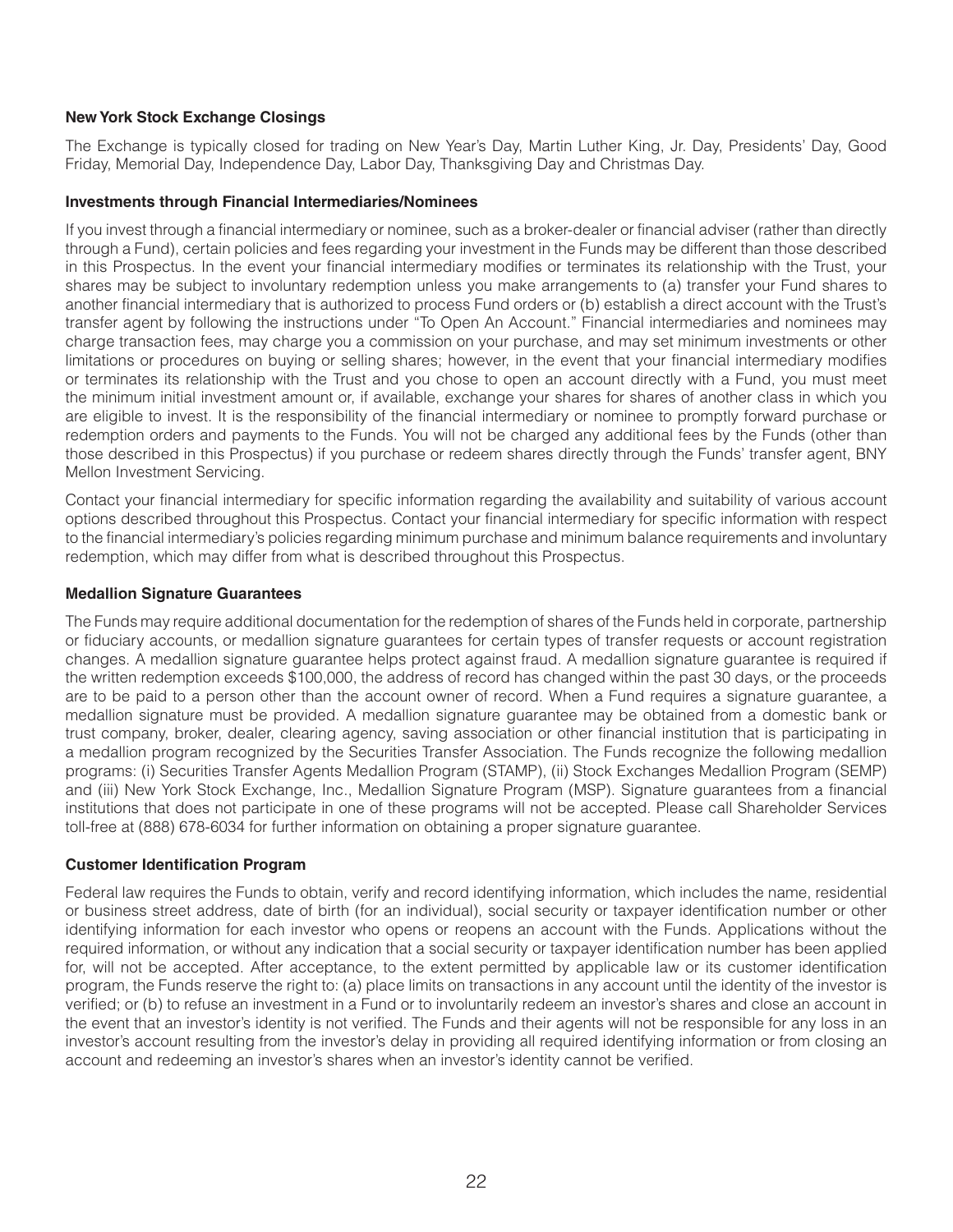## **Other Documents**

Additional documents may be required for purchases and redemptions when shares are registered in the name of a corporation, partnership, association, agent, fiduciary, trust, estate or other organization. For further information, please call Shareholder Services toll-free at (888) 678-6034.

## **SHAREHOLDER SERVICES**

## **Your Account**

If you have questions about your account, including purchases, redemptions and distributions, call Shareholder Services toll-free at (888) 678-6034 from Monday through Friday, 8:00 a.m. to 6:00 p.m., Eastern time.

## **Account Statements**

The Funds currently provide the following account information:

- confirmation statements after transactions (except for certain automatic transactions, such as those related to automatic investment plan purchases or dividend reinvestments);
- account statements reflecting transactions made during the covered period (generally, quarterly or annually);
- tax information, which will be mailed each year by the Internal Revenue Service (the "IRS") deadline, a copy of which will also be filed with the IRS, if necessary.

Financial statements with a summary of portfolio composition and performance will be available at least twice a year.

The Funds routinely provide the above shareholder services, but may charge additional fees for special services such as requests for historical transcripts of accounts.

With the exception of statutorily required items, the Funds may change any of the above practices without notice.

## **Delivery of Shareholder Documents**

To reduce expenses, each Fund mails only one copy of its Prospectus and each annual and semi-annual report to those addresses shared by two or more accounts. If you wish to receive individual copies of these documents, please call Shareholder Services toll-free at (888) 678-6034 or, if your shares are held through a financial institution, please contact the financial institution directly. A Fund will begin sending you individual copies within 30 days after receiving your request.

## **DISTRIBUTIONS**

Distributions from net investment income are declared daily as a dividend and paid monthly to you. Any net capital gain realized by the Funds will be distributed annually. Distributions are payable to the shareholders of record at the time the distributions are declared (including holders of shares being redeemed, but excluding holders of shares being purchased). All distributions are reinvested in additional shares, unless you elect to receive the distributions in cash. You may elect to receive the distributions in cash by calling the transfer agent. Shares become entitled to receive distributions on the day after the shares are issued.

## **MORE INFORMATION ABOUT TAXES**

Each shareholder and prospective investor's particular tax situation is unique, and, therefore, the tax information in this Prospectus is provided only for general information purposes and only for U.S. taxpayers and should not be considered as tax advice or relied on by a shareholder or prospective investor.

**General.** The Funds intend to qualify annually to be treated as a regulated investment company (a "RIC") under Subchapter M of the Code. As such, each Fund will not be subject to federal income tax on the earnings it distributes to shareholders provided it satisfies certain requirements and restrictions set forth in the Code one of which is to distribute to its shareholders substantially all of its income and gains each year. If for any taxable year a Fund fails to qualify as a RIC: (1) it will be subject to tax in the same manner as an ordinary corporation and will be subject to tax at the flat corporate tax rates then in effect; and (2) all distributions from its earnings and profits (as determined under federal income tax principles) will be taxable as ordinary dividend income eligible for the dividends-received deduction for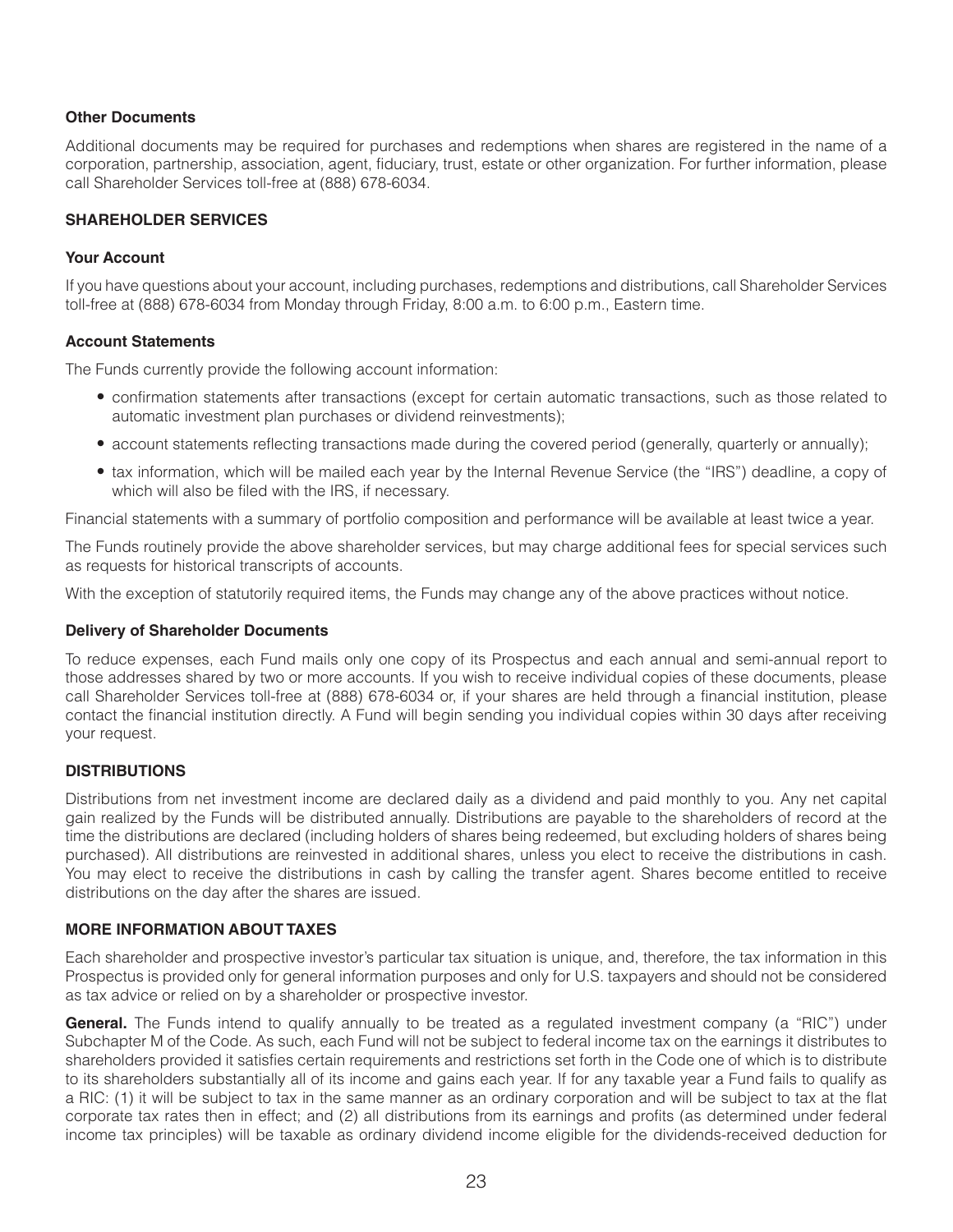corporate shareholders and the non-corporate shareholder long-term capital gain rate for "qualified dividend income" and ordinary rates for all other distributions, except for those treated as a return of capital or substitute dividends with respect to dividends paid on securities lent out by a Fund. In addition, dividends paid on securities lent out by a Fund may not qualify for the dividends received deduction.

**Distributions.** The Funds will make distributions to you that may be taxed as ordinary income or capital gains (which may be taxed at different rates depending on the length of time a Fund holds its assets). The dividends and distributions you receive may be subject to federal, state and local taxation, depending upon your tax situation. Distributions are taxable whether you reinvest such distributions in additional shares of the Fund or choose to receive cash.

Unless you are investing through a tax-deferred retirement account (such as a 401(k) or an IRA), you should consider avoiding a purchase of Fund shares shortly before the Fund makes a distribution, because making such a purchase can increase your taxes and the cost of the shares. This is known as "buying a dividend." For example: On December 15, you invest \$5,000, buying 250 shares for \$20 each. If the Fund pays a distribution of \$1 per share on December 16, its share price will drop to \$19 (not counting market change). You still have only \$5,000 (250 shares x \$19 = \$4,750 in share value, plus 250 shares  $x$  \$1 = \$250 in distributions), but you owe tax on the \$250 distribution you received — even if you reinvest it in more shares and have to pay the tax due on the dividend without receiving any cash to pay the taxes. To avoid "buying a dividend," check the Fund's distribution schedule before you invest.

**Ordinary Income.** Net investment income (except for qualified dividends and income designated as tax-exempt), distributions of income from securities lending, and short-term capital gains that are distributed to you are taxable as ordinary income for federal income tax purposes regardless of how long you have held your Fund shares. Certain dividends distributed to non-corporate shareholders and designated by a Fund as "qualified dividend income" are eligible for the long-term capital gains tax rates. Short-term capital gains that are distributed to you are taxable as ordinary income for federal income tax purposes regardless of how long you have held your Fund shares. In addition, certain qualified REIT dividends may be eligible for a deduction for non-corporate shareholders.

**Net Capital Gains.** Net capital gains (i.e., the excess of net long-term capital gains over net short-term capital losses) distributed to you, if any, are taxable as long-term capital gains (based on a Fund's holding period) for federal income tax purposes regardless of how long you have held your Fund shares.

**Sale or Exchange of Shares.** It is a taxable event for you if you sell shares of a Fund or exchange shares of a Fund for shares of another Fund. Depending on the purchase price and the sale price of the shares you sell or exchange, you may have a taxable gain or loss on the transaction. Any realized gain will be taxable to you, and, generally, will be capital gain, assuming you held the shares of the Fund as a capital asset. The capital gain will be long-term or short-term depending on how long you have held your shares in the Fund. Sales of shares of a Fund that you have held for twelve months or less will be a short-term capital gain or loss and if held for more than twelve months will constitute a long-term capital gain or loss. Any loss realized by a shareholder on a disposition of shares held for six months or less will be treated as a long-term capital loss to the extent of any distributions of capital gain dividends received by the shareholder and disallowed to the extent of any distributions of tax-exempt interest dividends, if any, received by the shareholder with respect to such shares.

**Returns of Capital.** If a Fund's distributions exceed its taxable income and capital gains realized during a taxable year, all or a portion of the distributions made in the same taxable year may be recharacterized as a return of capital to shareholders. A return of capital distribution will generally not be taxable to the extent of each shareholder's basis in the Fund's shares, but will reduce each shareholder's cost basis in a Fund and result in a higher reported capital gain or lower reported capital loss when those shares on which the distribution was received are sold.

**Medicare Contribution Tax.** U.S. individuals with income exceeding \$200,000 (\$250,000, if married and filing jointly and \$125,000 if married and filing separately) will be subject to a 3.8% Medicare contribution tax on net investment income including interest (excluding tax-exempt interest), dividends, and capital gains. If applicable, the tax will be imposed on the lesser of the individual's (i) net investment income or (ii) the excess of modified adjusted gross income over \$200,000 (\$250,000 if married and filing jointly and \$125,000 if married and filing separately).

**IRAs and Other Tax-Qualified Plans.** One major exception to these tax principles is that a distribution on or the sale or exchange of shares held in an IRA (or other tax-qualified plan) will not be currently taxable unless the shares were acquired with borrowed funds.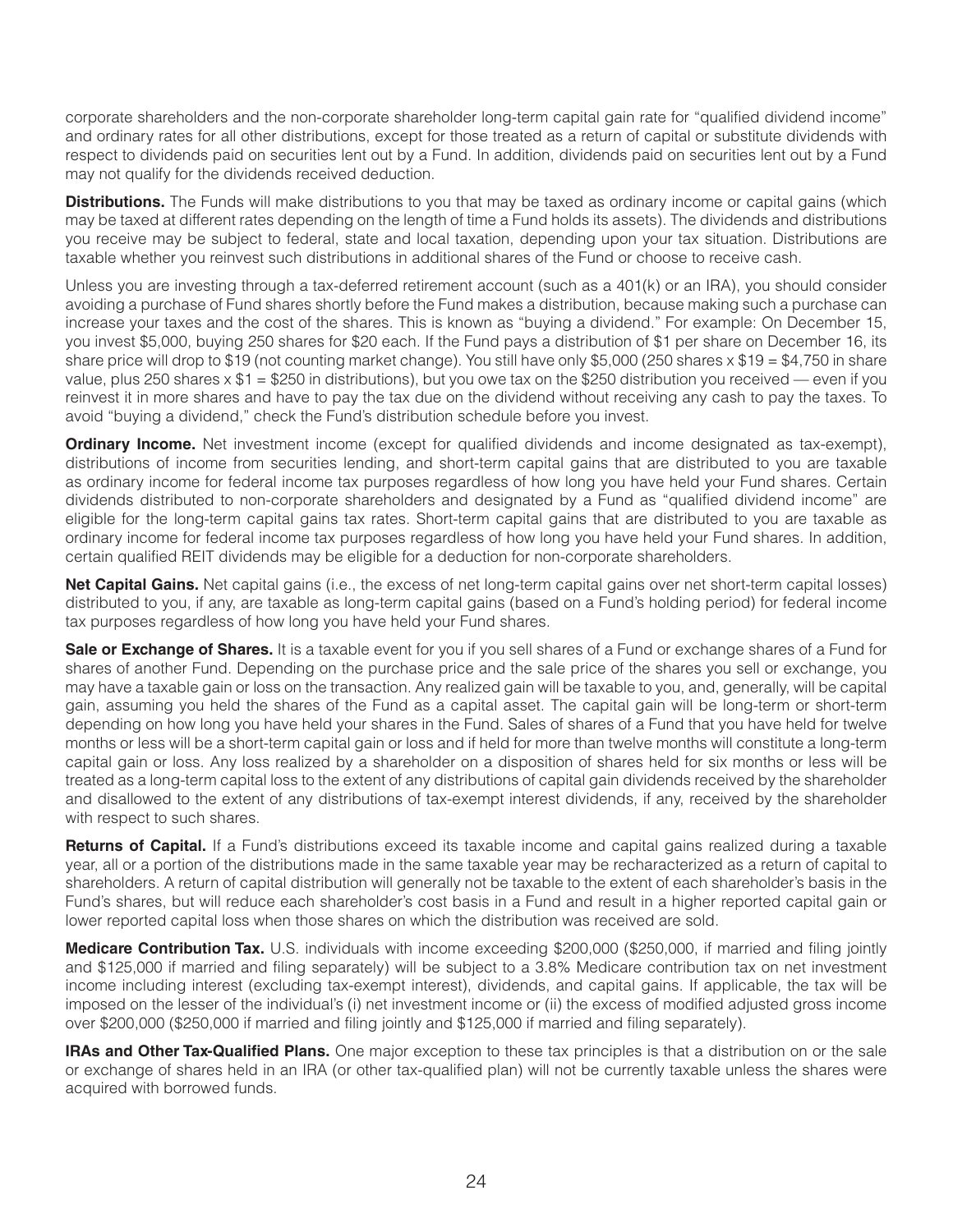**Backup Withholding.** A Fund may be required to withhold U.S. federal income tax on all taxable distributions and sales payable to shareholders who fail to provide their correct taxpayer identification number or to make required certifications, or who have been notified by the Internal Revenue Service that they are subject to backup withholding. The current backup withholding rate is 24%.

**State and Local Income Taxes.** This Prospectus does not discuss the state and local tax consequences of an investment in a Fund. **You are urged and advised to consult your own tax adviser concerning state and local taxes, which may have different consequences from those of the federal income tax laws.**

**Non-U.S. Shareholders.** Non-U.S. shareholders may be subject to U.S. tax as a result of an investment in a Fund. The Funds are required to withhold 30% tax on certain payments made to foreign entities that do not qualify for reduced withholding rates under a treaty and do not meet specified information reporting requirements under the Foreign Account Tax Compliance Act. This Prospectus does not discuss the U.S. or foreign country tax consequences of an investment by a non-U.S. shareholder in a Fund. **Accordingly, non-U.S. shareholders are urged and advised to consult their own tax advisers as to the U.S. and foreign country tax consequences of an investment in a Fund.**

**Basis Reporting and Holding Periods.** A shareholder is responsible for tracking the tax basis and holding periods of the shareholder's shares in a Fund for federal income tax purposes. However, RICs, such as the Funds, must report cost basis information to you and the Internal Revenue Service when a shareholder sells or exchanges shares that are not in a tax deferred retirement account. The Funds will permit shareholders to elect from among several IRS accepted cost basis methods.

**Statements and Notices.** You will receive an annual statement outlining the tax status of your distributions. You may also receive written notices of certain foreign taxes and distributions paid by a Fund during the prior taxable year.

*This section is only a summary of some of the important U.S. federal income tax considerations of taxable U.S shareholders that may affect your investment in a Fund. This summary is provided for general information purposes only and should not be considered as tax advice and may not be relied on by a prospective investor. This general summary does not apply to non-U.S. shareholders or tax-exempt shareholders, and does not address state, local or foreign taxes. More information regarding these considerations is included in the Funds' SAI. All prospective investors and shareholders are urged and advised to consult their own tax adviser regarding the effects of an investment in a Fund on their particular tax situation.*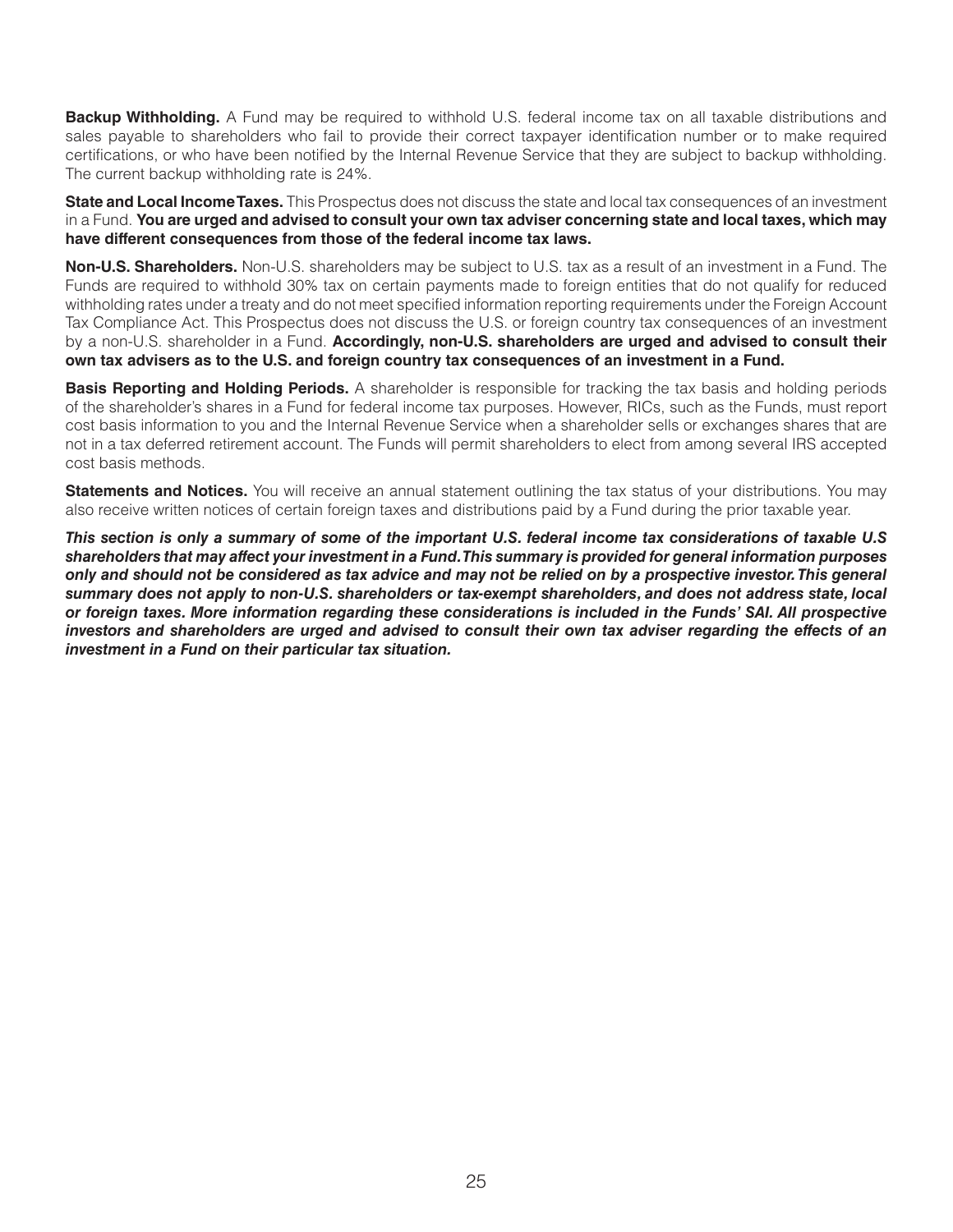## **FINANCIAL HIGHLIGHTS**

The financial highlights tables are intended to help you understand each Fund's financial performance for the past five years. Certain information reflects financial results for a single Fund share. The total returns in the tables represent the rate that an investor would have earned or lost on an investment in a Fund (assuming reinvestment of all dividends and distributions). This information has been derived from financial statements audited by PricewaterhouseCoopers LLP, an independent registered public accounting firm, whose report, along with the Funds' financial statements, is included in the Funds' 2021 Annual Report. The Funds' 2021 Annual Report is incorporated by reference to the Funds' SAI and is available upon request by calling Shareholder Services toll-free at (888) 678-6034.

## **Pacific Capital Tax-Free Securities Fund**

|                                                                         | For the<br><b>Year Ended</b><br>April 30,<br>2021 | For the<br><b>Year Ended</b><br>April 30,<br>2020 | For the<br><b>Year Ended</b><br>April 30,<br>2019 | For the<br><b>Year Ended</b><br>April 30,<br>2018 | For the<br><b>Year Ended</b><br>April 30,<br>2017 |
|-------------------------------------------------------------------------|---------------------------------------------------|---------------------------------------------------|---------------------------------------------------|---------------------------------------------------|---------------------------------------------------|
| <b>Class Y Shares</b>                                                   |                                                   |                                                   |                                                   |                                                   |                                                   |
| <b>Per Share Operating Performance</b>                                  |                                                   |                                                   |                                                   |                                                   |                                                   |
| Net asset value, beginning of year                                      | \$10.30                                           | \$10.24                                           | \$9.97                                            | \$10.15                                           | \$10.41                                           |
| Net investment income                                                   | 0.26                                              | 0.26                                              | 0.25                                              | 0.25                                              | 0.25                                              |
| Net realized and unrealized gain/(loss) from                            |                                                   |                                                   |                                                   |                                                   |                                                   |
|                                                                         | 0.31                                              | 0.06                                              | 0.27                                              | (0.18)                                            | (0.26)                                            |
| Net increase/(decrease) in net assets<br>resulting from operations      | 0.57                                              | 0.32                                              | 0.52                                              | 0.07                                              | (0.01)                                            |
| Dividends and distributions to shareholders<br>from:                    |                                                   |                                                   |                                                   |                                                   |                                                   |
|                                                                         | (0.26)                                            | (0.26)                                            | (0.25)                                            | (0.25)                                            | (0.25)                                            |
| Net asset value, end of year                                            | \$10.61                                           | \$10.30                                           | \$10.24                                           | \$9.97                                            | \$10.15                                           |
| Total investment return <sup>1</sup>                                    | 5.54%                                             | 3.14%                                             | 5.30%                                             | 0.63%                                             | $(0.10)$ %                                        |
| <b>Ratios/Supplemental Data</b>                                         |                                                   |                                                   |                                                   |                                                   |                                                   |
| Net assets, end of year (in thousands)                                  | \$275,648                                         | \$265,993                                         | \$281,615                                         | \$289,169                                         | \$314,733                                         |
| Ratio of expenses to average net assets                                 | 0.11%                                             | 0.09%                                             | 0.11%                                             | 0.10%                                             | 0.10%                                             |
| Ratio of expenses to average net assets<br>without waivers <sup>2</sup> | 0.31%                                             | 0.29%                                             | 0.31%                                             | 0.30%                                             | 0.30%                                             |
| Ratio of net investment income to average                               |                                                   |                                                   |                                                   |                                                   |                                                   |
|                                                                         | 2.43%                                             | 2.51%                                             | 2.50%                                             | 2.41%                                             | 2.42%                                             |
| Portfolio turnover rate                                                 | 9%                                                | 10%                                               | 11%                                               | 22%                                               | 15%                                               |

 $\mathbf{1}$ Total investment return is calculated assuming a purchase of shares on the first day and a sale of shares on the last day of each period reported and includes reinvestment of dividends and distributions, if any.

 $\overline{z}$ During the period, certain fees were waived. If such fee waivers had not occurred, the ratios would have been as indicated.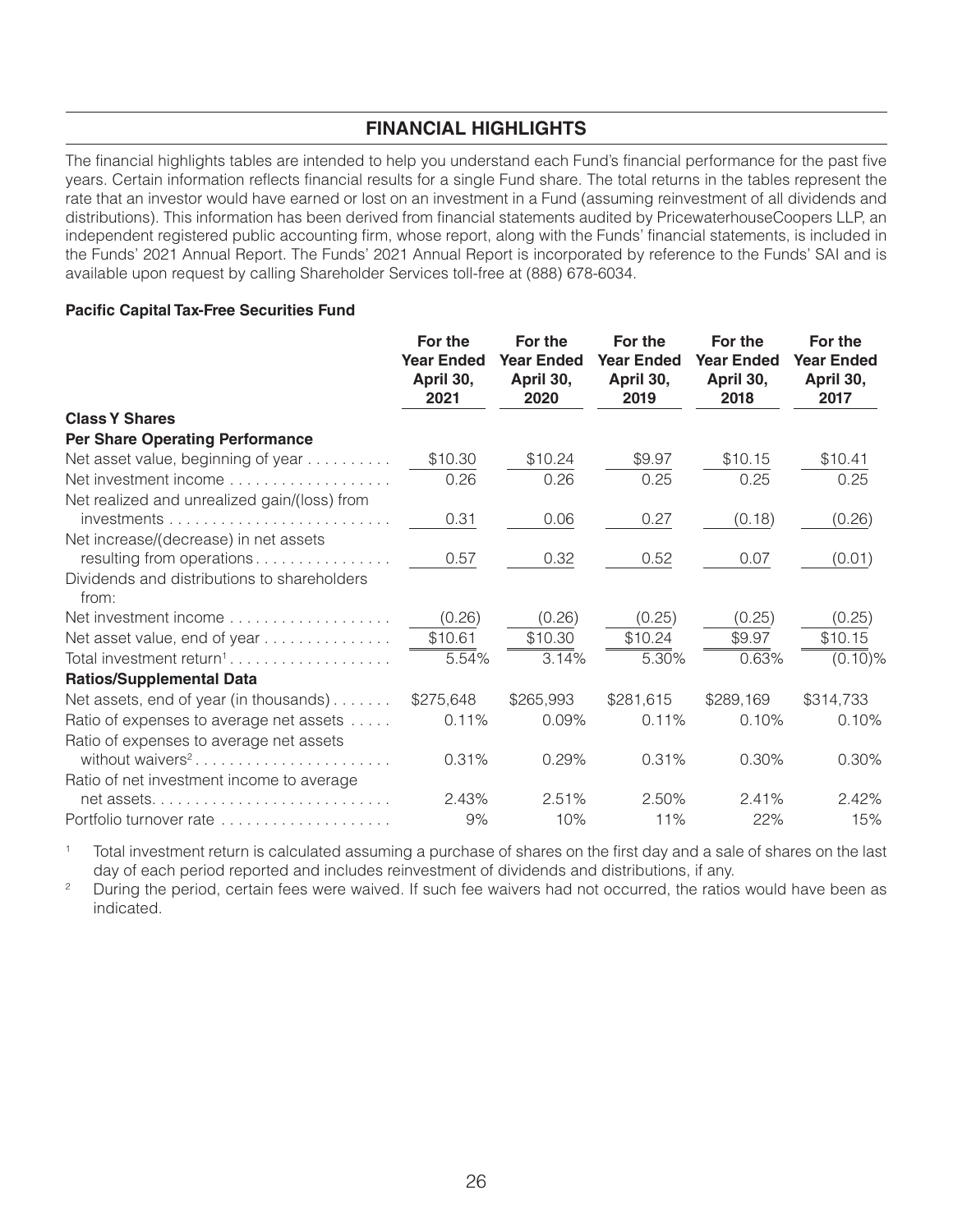## Pacific Capital Tax-Free Short Intermediate Securities Fund

|                                                                         | For the<br><b>Year Ended</b><br>April 30,<br>2021 | For the<br><b>Year Ended</b><br>April 30,<br>2020 | For the<br><b>Year Ended</b><br>April 30,<br>2019 | For the<br><b>Year Ended</b><br>April 30,<br>2018 | For the<br><b>Year Ended</b><br>April 30,<br>2017 |
|-------------------------------------------------------------------------|---------------------------------------------------|---------------------------------------------------|---------------------------------------------------|---------------------------------------------------|---------------------------------------------------|
| <b>Class Y Shares</b>                                                   |                                                   |                                                   |                                                   |                                                   |                                                   |
| <b>Per Share Operating Performance</b>                                  |                                                   |                                                   |                                                   |                                                   |                                                   |
| Net asset value, beginning of year                                      | \$10.12                                           | \$10.09                                           | \$9.95                                            | \$10.14                                           | \$10.27                                           |
|                                                                         | 0.15                                              | 0.17                                              | 0.16                                              | 0.14                                              | 0.13                                              |
| Net realized and unrealized gain/(loss) from                            |                                                   |                                                   |                                                   |                                                   |                                                   |
|                                                                         | 0.16                                              | 0.03                                              | 0.14                                              | (0.19)                                            | (0.10)                                            |
| Net increase/(decrease) in net assets                                   |                                                   |                                                   |                                                   |                                                   |                                                   |
| resulting from operations                                               | 0.31                                              | 0.20                                              | 0.30                                              | (0.05)                                            | 0.03                                              |
| Dividends and distributions to shareholders<br>from:                    |                                                   |                                                   |                                                   |                                                   |                                                   |
| Net investment income                                                   | (0.15)                                            | (0.17)                                            | (0.16)                                            | (0.14)                                            | (0.13)                                            |
|                                                                         |                                                   |                                                   |                                                   | $(0.00)^1$                                        | (0.03)                                            |
| Total dividends and distributions and                                   |                                                   |                                                   |                                                   |                                                   |                                                   |
|                                                                         | (0.15)                                            | (0.17)                                            | (0.16)                                            | (0.14)                                            | (0.16)                                            |
| Net asset value, end of year                                            | \$10.28                                           | \$10.12                                           | \$10.09                                           | \$9.95                                            | \$10.14                                           |
| Total investment return <sup>2</sup>                                    | 3.04%                                             | 1.98%                                             | 3.01%                                             | (0.49)%                                           | 0.24%                                             |
| <b>Ratios/Supplemental Data</b>                                         |                                                   |                                                   |                                                   |                                                   |                                                   |
| Net assets, end of year (in thousands)                                  | \$50,023                                          | \$53,599                                          | \$53,479                                          | \$52,363                                          | \$68,075                                          |
| Ratio of expenses to average net assets                                 | 0.28%                                             | 0.24%                                             | 0.34%                                             | 0.25%                                             | 0.25%                                             |
| Ratio of expenses to average net assets<br>without waivers <sup>3</sup> | 0.48%                                             | 0.44%                                             | 0.54%                                             | 0.45%                                             | 0.45%                                             |
| Ratio of net investment income to average                               |                                                   |                                                   |                                                   |                                                   |                                                   |
|                                                                         | 1.43%                                             | 1.66%                                             | 1.57%                                             | 1.36%                                             | 1.24%                                             |
| Portfolio turnover rate                                                 | 22%                                               | 30%                                               | 34%                                               | 27%                                               | 19%                                               |

 $\uparrow$ Amount is less than \$0.005 per share.

 $\overline{c}$ Total investment return is calculated assuming a purchase of shares on the first day and a sale of shares on the last day of each period reported and includes reinvestment of dividends and distributions, if any.

 $\mathsf 3$ During the period, certain fees were waived. If such fee waivers had not occurred, the ratios would have been as indicated.